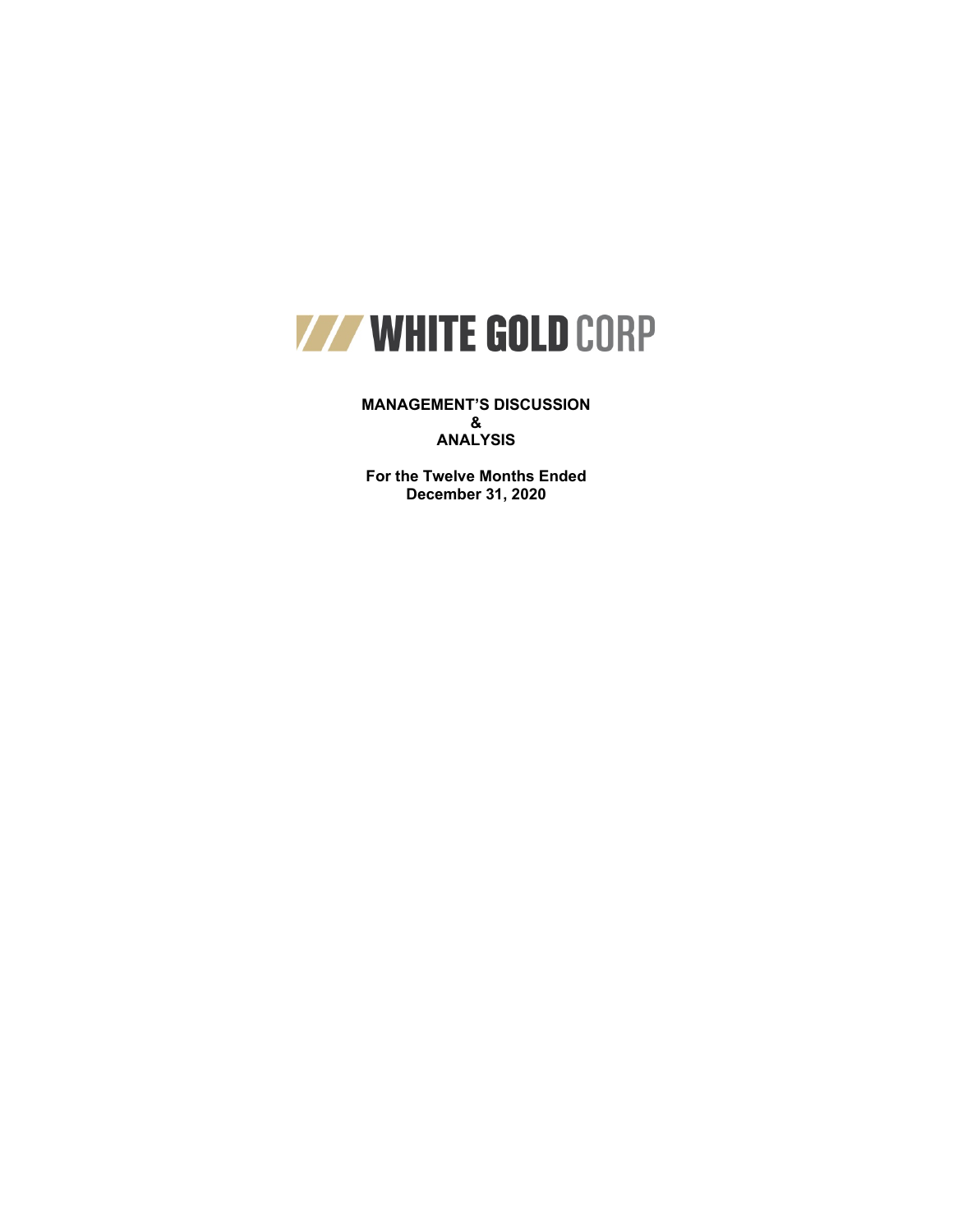The following Management's Discussion and Analysis ("MD&A") as of April 29, 2021 should be read in conjunction with White Gold Corp's (the "Company" or "White Gold") Audited Consolidated Annual Financial Statements for the fiscal year ended December 31, 2020 (together, the "Financial Statements") and accompanying notes thereto which have been prepared in accordance with International Financial Reporting Standards ("IFRS"). All figures are in Canadian dollars. Additional information relating to the Company is available on SEDAR at www.sedar.com.

Management is responsible for the preparation and integrity of the Consolidated Financial Statements, including the maintenance of appropriate information systems, procedures and internal controls. Management also ensures that information used internally or disclosed externally, including the Consolidated Financial Statements and MD&A, is complete and reliable.

The Company's board of directors (the "Board") follows recommended corporate governance guidelines for public companies to ensure transparency and accountability to shareholders. The Board's audit committee meets with management quarterly to review the Consolidated Financial Statements including the MD&A and to discuss other financial, operating and internal control matters.

# **Forward-Looking Statements**

Certain statements contained in the following MD&A and elsewhere constitute forward-looking statements. Such forward-looking statements involve a number of known and unknown risks, uncertainties and other factors that may cause the actual results, performance or achievements of the Company to be materially different from any future results, performance or achievements expressed or implied by such forward-looking statements. Often, but not always, forward-looking statements can be identified by the use of words such as "plans", "expects", "budgeted", "scheduled", "estimates", "continues", "forecasts", "projects", "predicts", "intends", "anticipates" or "believes", or variations of, or the negatives of, such words and phrases, or statements that certain actions, events or results "may", "could", "would", "should", "might" or "will" be taken, occur or be achieved. The forwardlooking statements in this MD&A speak only as of the date of this MD&A or as of the date specified in such statements. Readers are cautioned not to place undue reliance on these forward-looking statements, which speak only as of the date the statements were made, and readers are advised to consider such forward-looking statements in light of the risks set forth in the Company's filings and herein. Additional information regarding the Company, including copies of the Company's continuous disclosure materials is available through the SEDAR [\(www.sedar.com\)](http://www.sedar.com/).

The table below sets forth the significant forward-looking information included in this MD&A.

# The Company's working capital as at December 31, 2020 is anticipated to be adequate for it to continue operations for the next 12 month period ending December 31, 2021

The operating and exploration activities of the Company for the twelve-month period ending December 31, 2021, and the costs associated therewith, will be consistent with the Company's current expectations; and equity markets, exchange and interest rates and other applicable economic conditions will be favourable to the Company.

**Forward-Looking Information Key Assumptions Most Relevant Risk Factors** Unforeseen costs to the Company will arise; any particular operating cost increase or decrease from the date of the estimation; changes in operating and exploration activities; changes in economic conditions; timing of expenditures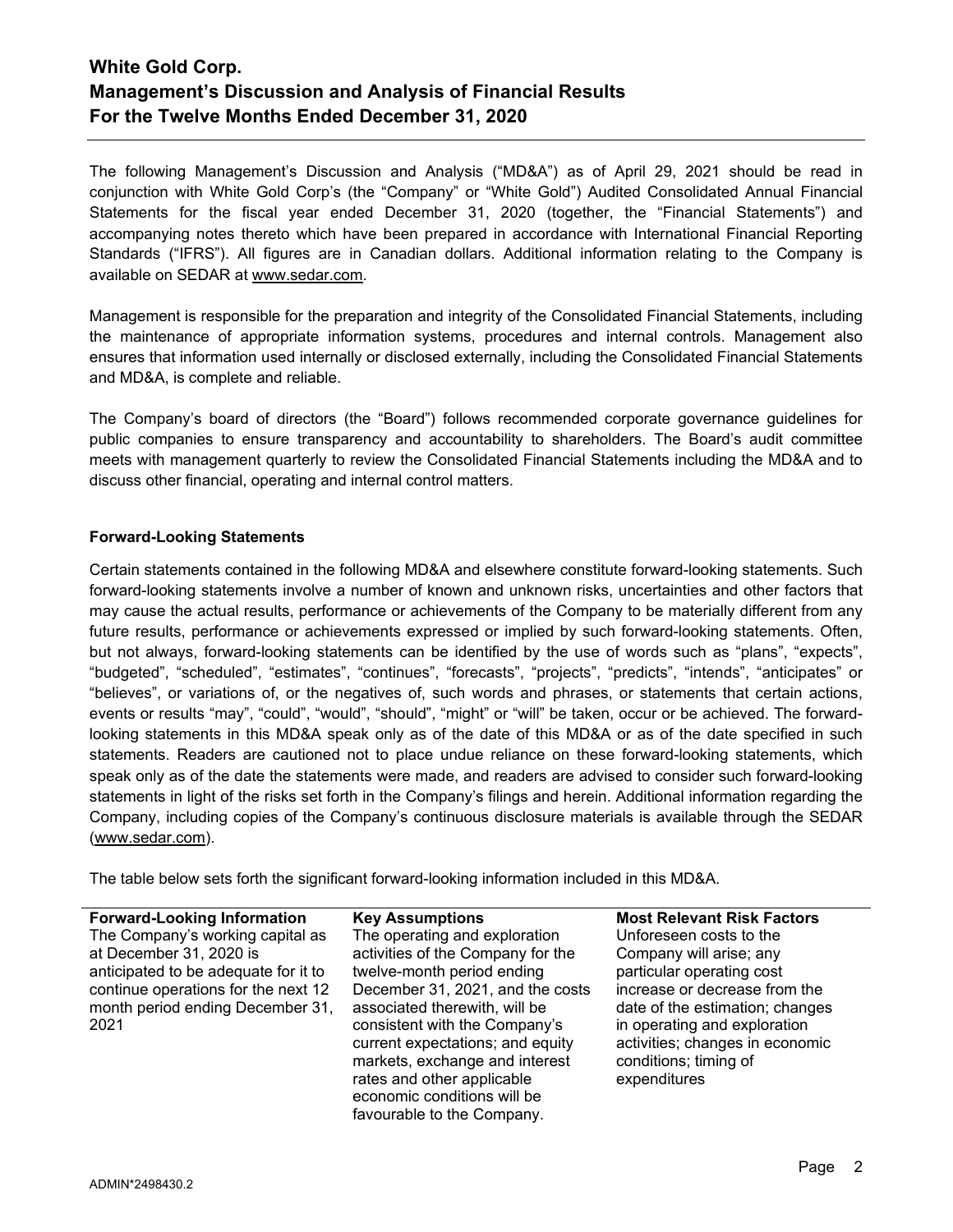The Company's properties may contain economic deposits of minerals

The actual results of the Company's exploration and development activities will be favourable; operating, exploration and development costs will not exceed the Company's expectations; all requisite regulatory and governmental approvals for exploration projects and other operations will be received on a timely basis upon terms acceptable to the Company, and applicable political and economic conditions are favourable to the Company; the price of applicable commodities and applicable interest and exchange rates will be favourable to the Company; no title disputes exist or will arise with respect to the Company's properties; and the Company has or will obtain adequate property rights to support its exploration and development activities.

Planned exploration activities, including, but not limited to, the 2021 Exploration Program

The Company will carry out its exploration activities as planned; the actual results of the Company's exploration and development activities will be favourable

changes in environmental and other applicable legislation and regulation; interest rate and exchange rate fluctuations; changes in economic and political conditions

Commodity price volatility; uncertainties involved in

increases in costs;

interpreting geological data and confirming title to acquired properties; inability to secure necessary property rights; the possibility that future exploration results will not be consistent with the Company's expectations;

environmental compliance and

The Company may need to modify plans for exploration activities depending on results, costs, permitting and timing of such activities, including any disruption to planned exploration and operational activities caused by COVID-19; the possibility that future exploration results will not be consistent with the Company's expectations

Timing and payments of any royalties payable (including advance royalty payments) on the properties of the Company

That royalty payments will be made when due

That royalty payments will not be made when due

Accordingly, readers should not place undue reliance on forward-looking statements. The Company does not undertake to update any forward-looking statements, except in accordance with applicable securities laws.

Inherent in forward-looking statements are risks, uncertainties and other factors beyond the Company's ability to predict or control. Please also make reference to those risk factors identified or otherwise indirectly referenced in the "Risks and Uncertainties" section below. Readers are cautioned that the above chart does not contain an exhaustive list of the factors or assumptions that may affect the forward-looking statements contained in this MD&A, and that the assumptions underlying such statements may prove to be incorrect. Actual results and developments are likely to differ, and may differ materially, from those expressed or implied by the forwardlooking statements contained in this MD&A.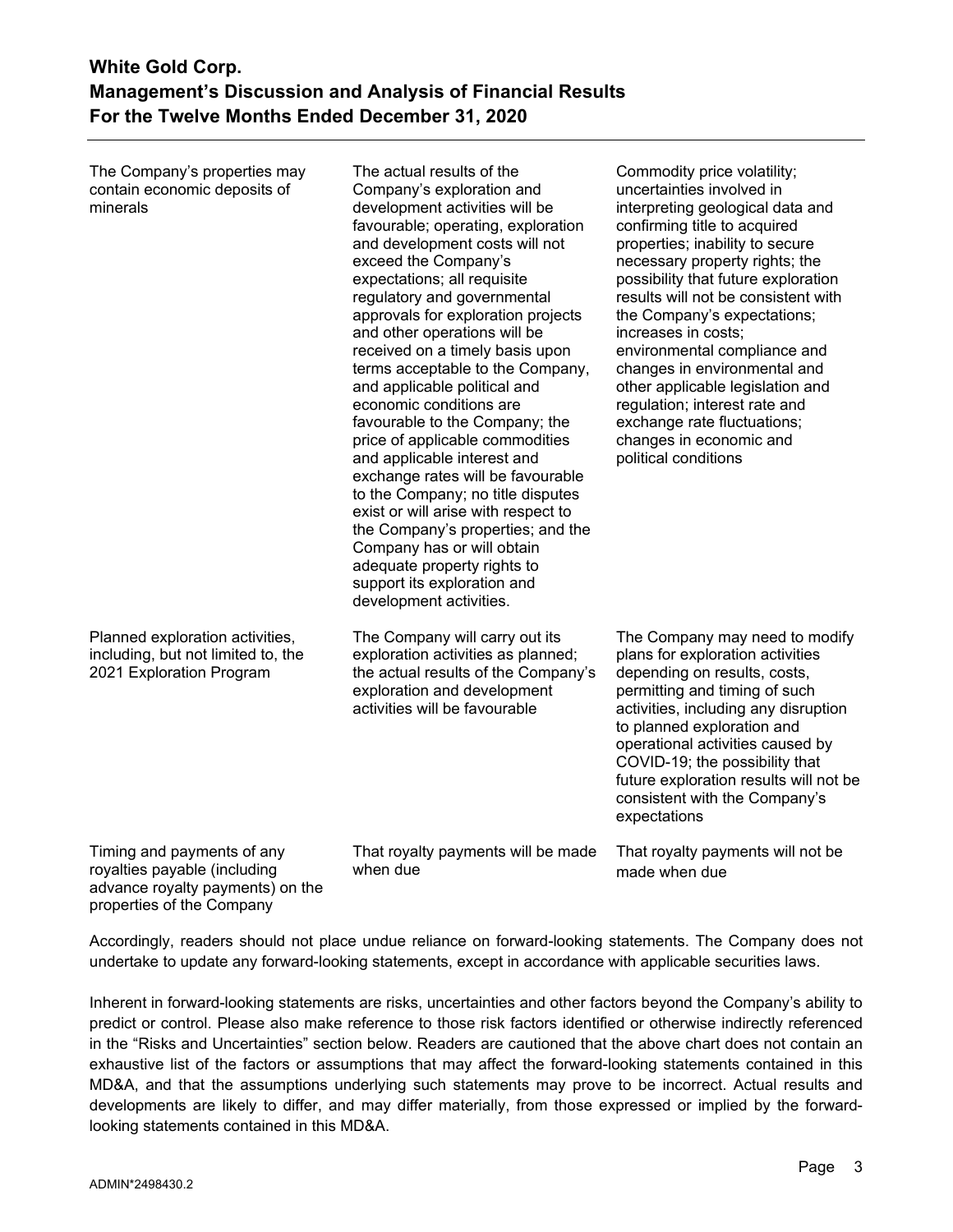Forward-looking statements involve known and unknown risks, uncertainties and other factors that may cause the Company's actual results, performance or achievements to be materially different from any of its future results, performance or achievements expressed or implied by forward-looking statements. All forward-looking statements herein are qualified by this cautionary note. Accordingly, readers should not place undue reliance on forward-looking statements. The Company undertakes no obligation to update publicly or otherwise revise any forward-looking statements whether as a result of new information or future events or otherwise, except as may be required by law. If the Company does update one or more forward-looking statements, no inference should be drawn that it will make additional updates with respect to those or other forward-looking statements, unless required by law.

### **History of Business**

The Company was incorporated on March 26, 1987 under the provisions of the Company Act of British Columbia and was transitioned to the *Business Corporations Act (British Columbia)* on September 30, 2005. The Company changed its name to "G4G Capital Corp." on January 23, 2015. The Company is classified as a 'Junior Natural Resource-Mining' company.

The Company then changed its name to "White Gold Corp." on December 19, 2016 and in connection with its rebranding, the Company registered to continue its corporate existence in the Province of Ontario.

The Company's head office is located at 82 Richmond Street East, Toronto, Ontario, Canada and the common shares of the Company (the "Common Shares") are listed on the TSX Venture Exchange (the "TSXV") under the symbol "WGO".

### **Company Overview**

White Gold Corp. is in the business of acquiring and exploring mineral properties. The Company owns a portfolio of 21,111 quartz claims across 31 properties covering 420,836 hectares representing approximately 40% of the Yukon's White Gold District in Canada (the "White Gold District"). The properties range from grass roots to more advanced exploration projects, including the Golden Saddle and Arc deposits, purchased from Kinross Gold Corporation ("Kinross"). Certain portions of the claim packages are bordered by properties with gold and copper deposits owned by Newmont Corporation and Western Copper & Gold Corporation. The Company is in the process of conducting exploration activities on its properties.

In 2017, the Company conducted exploration work on the newly acquired White Gold property (the "White Gold Property") with the goal of validating historic drilling and working towards calculating a current mineral resource estimate. Exploration work was also performed on various other properties which are included in its regional package. Results defined numerous new anomalies/prospects through the soil sampling, GT Probe, IP-Resistivity, and DIGHEM airborne geophysical surveys that warranted follow up work in subsequent exploration campaigns. Rotary air blast (RAB) drill results on these regional properties also validated earlier stage exploration work, warranting further follow up.

Exploration in 2018 was focused mainly on two properties. On the White Gold property both reverse circulation (RC) and diamond drilling was carried out to further define and expand the Golden Saddle and Arc resources and to test additional targets on the property. On the JP Ross property the high grade Vertigo discovery was assessed through rock sampling, trenching and RAB and RC drilling, Significant results from 2019 exploration included the new high-grade discovery of the Titan, drill results from the Vertigo, and from the Ryan's Surprise and Golden Saddle West areas along trend from the Golden Saddle deposit, along with those from numerous regional targets on the White Gold (Ulli's, Mackinnon, others) and JP Ross (Stage Fright, Frenzy, Sabotage, others) properties.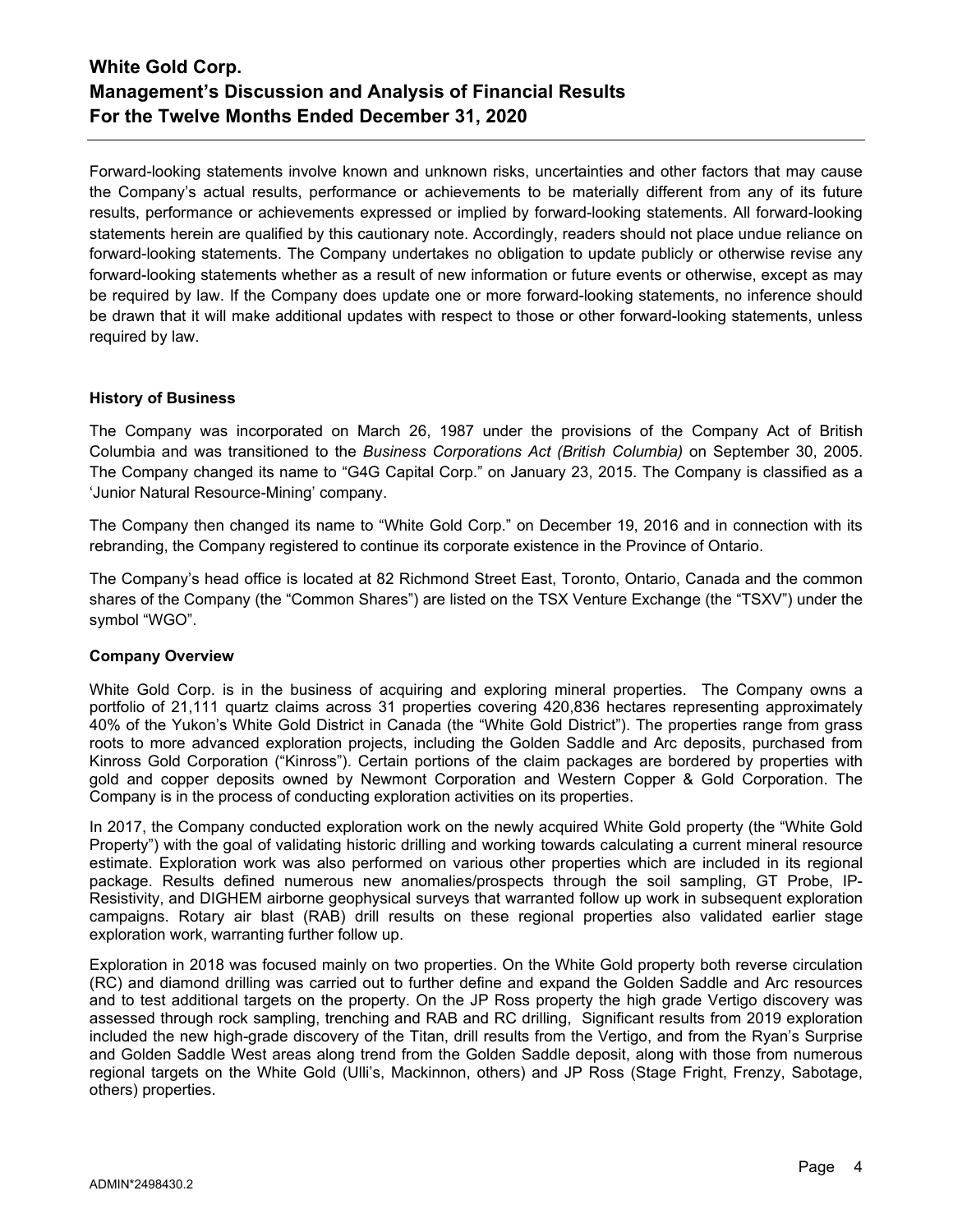The current Mineral Resource Estimate for the Golden Saddle and Arc deposits, with an effective date of May 15, 2020, includes an Indicated Resource of 1,139,900 ounces of gold within 15,571,000 tonnes at 2.28 g/t and an Inferred Resource of 402,100 ounces of gold within 9,001,000 tonnes at 1.39 g/t.

In 2020, the Company has continued to conduct exploration with the goal of identifying areas with potential to add resources proximal to existing resources at its flagship Golden Saddle and Arc deposits, located on the White Gold property, as well as test several regional targets on its extensive land package.

### **Company Update**

On March 1, 2019, the Company acquired the QV Gold Project, comprised of 16,335 hectares (40,000 acres) in the Yukon's White Gold District, from Comstock Metals Ltd. ("Comstock"), in consideration for payment of \$375,000 cash, and the issuance of 1,500,000 common shares of the Company and 375,000 share purchase warrants to Comstock. Each warrant is exercisable into one additional common share of the Company for a period of three years at an exercise price of \$1.50. The property is subject to a 2.0% underlying net smelter return royalty (NSR), of which 1.0% may be purchased for \$2,500,000. Annual cash advance payments of \$25,000, deductible against the royalty, are payable until commencement of commercial production.

On July 15, 2019, the Company filed an updated technical report entitled "Independent Technical Report for the White Gold Project, Dawson Range, Yukon, Canada" (the "**2019 White Gold Technical Report**"), dated effective June 10, 2019, prepared for the Company by Arseneau Consulting Services Inc., which includes the Company's updated mineral resource estimate for the White Gold Property covering the Golden Saddle and Arc deposits. A copy of the 2019 White Gold Technical Report is available on SEDAR at [www.sedar.com.](http://www.sedar.com/)

On July 10, 2020, the Company filed an updated technical report entitled "Independent Technical Report for the White Gold Project, Dawson Range, Yukon, Canada" (the "**2020 White Gold Technical Report**"), dated effective May 15, 2020, prepared for the Company by Arseneau Consulting Services Inc. and A. Hamilton, which includes the Company's updated mineral resource estimate for the White Gold Property, covering the Golden Saddle and the Arc deposits. A copy of the 2020 White Gold Technical Report is available on SEDAR at [www.sedar.com.](http://www.sedar.com/)

On August 24, 2020, the Company filed a final short form base shelf prospectus (the "**Shelf Prospectus**") with the securities regulatory authorities in each of the provinces and territories of Canada other than Quebec. The Shelf Prospectus will allow the Company to make offerings of up to \$50 million of any combination of common shares, warrants, subscription receipts, units and debt securities (collectively, the "**Securities**"). The Shelf Prospectus will be effective for a 25-month period, expiring in September 2022. The specific terms of any offering of Securities, including the detailed use of proceeds from any offering, will be set forth in a supplement to the Shelf Prospectus. A copy of the Shelf Prospectus is available under the Company's issuer profile on SEDAR at [www.sedar.com.](http://www.sedar.com/)

### **Discussion of Operations**

The White Gold property hosts the Company's Golden Saddle and Arc deposits. Gold mineralization at the White Gold property is associated with quartz veins emplaced along brittle structures, and the project hosts several gold occurrences, the Golden Saddle and Arc being the most explored to date. A total of 252 drill holes have been drilled by former operators, and the Company has drilled 124 holes between 2017 and 2019 expanding and infilling the known mineralized zones on the Golden Saddle and Arc deposits.

The 2020 White Gold Technical Report recommends that the Company continue to explore the White Gold property. A two-phase exploration program is recommended with the second phase program being contingent on positive results from the first phase. Specifically, the first phase includes 8,500 metres of diamond drilling, with 5,000 metres to be focussed on assessing areas of additional resource potential in close proximity to the current resource zones. An additional 3,500 metres of proposed drilling is recommended to advance other exploration targets on the property, pending the results of continued exploration activities.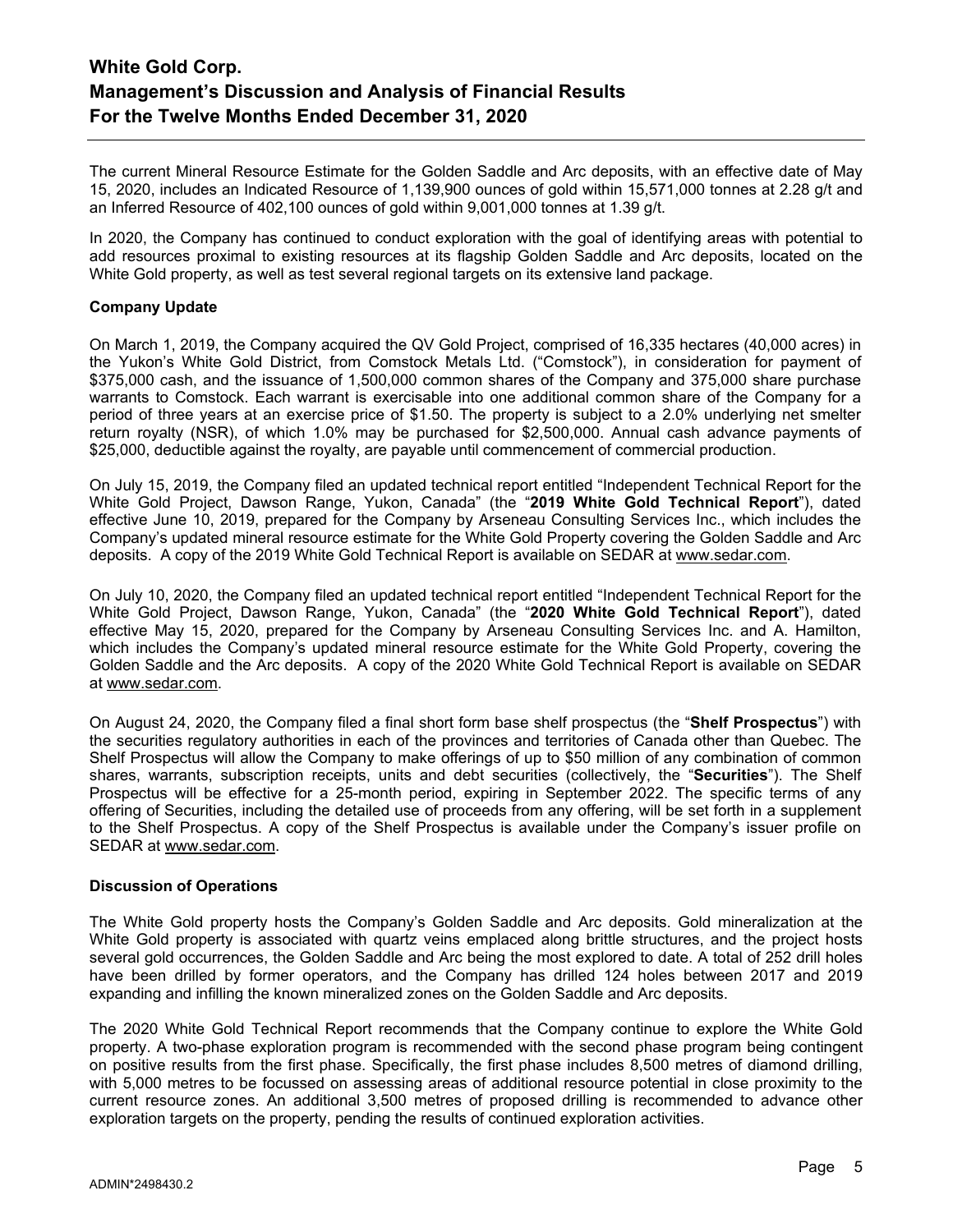The following table summarizes the Company's current exploration program on the White Gold property, total estimated costs to complete the exploration program, and total expenditures incurred to date:

| <b>Activities Completed</b><br><b>(Twelve months ended</b><br>December 31, 2020) | <b>Plans for the Project</b>                | <b>Estimated</b><br>Cost to<br><b>Complete</b> | <b>Expenditures</b><br>Incurred to<br>Date |
|----------------------------------------------------------------------------------|---------------------------------------------|------------------------------------------------|--------------------------------------------|
| - Pit evaluation report                                                          | - Geologic mapping and prospecting          | Phase I -                                      | \$1,037,000                                |
| - Updated                                                                        | - Soil sampling                             | \$5,000,000                                    |                                            |
| <b>Technical report</b>                                                          | - Geologic mapping and prospecting          |                                                |                                            |
| Geologic mapping and                                                             | - Soil sampling                             | Phase II -                                     |                                            |
| prospecting                                                                      | - GT probe sampling                         | \$5,000,000                                    |                                            |
| - Soil sampling                                                                  | - RAB exploration drilling                  |                                                |                                            |
| - GT probe sampling                                                              | - Diamond drilling                          |                                                |                                            |
| - RAB exploration drilling                                                       | - Ultra high-resolution drone imagery/LIDAR |                                                |                                            |
| - Diamond drilling                                                               | - Ground magnetics and VLF surveying        |                                                |                                            |
| - Ground magnetics and                                                           | - Updated Technical report                  |                                                |                                            |
| VLF surveying                                                                    |                                             |                                                |                                            |

# **Exploration and Evaluation Assets**

### **White Gold District Portfolio (Yukon, Canada)**

The following is a description of the Company's more significant claim areas, properties and/or targets in the White Gold District organized by area.

All assessment reports referenced below are publicly available through the Government of the Yukon - Department of Energy, Mines and Resources.

### **White-Stewart Area**

The White-Stewart area consists of 13 properties stretching north-south which form the core of the Company's White Gold District portfolio. Collectively the properties comprise 13,431 claims totaling 267,313 hectares and are 100% owned by the Company, representing approximately 65% of the portfolio. The properties represent a mix of projects at various stages of exploration including advanced-stage with mineral resources identified (Golden Saddle and Arc deposits on the White Gold property, and the VG deposit on the QV-Yellow property), discovery-stage where significant gold in bedrock discoveries have been made (e.g. Vertigo zone on the JP Ross property, and Titan zone on the HEN property), and early-stage (Barker, Black Fox, Black Hills Creek, Brew, Pedlar, etc.).The properties are variably accessible by road, airstrip, barge and helicopter. Exploration and potential future development of these projects is expected to benefit significantly from the approved Resource Gateway project, a jointly funded program involving the Government of Canada, Government of Yukon and industry, which includes upgrading a haul road connecting Newmont's Coffee project with Dawson City some 130 km to the north.

### White Gold Property

The White Gold property is located 95km south of Dawson City, Yukon. The property's 1,792 claims totaling 34,892 hectares are 100% owned by the Company. The property has an airstrip, barge landing, and a fully operational exploration camp. The property has two deposits with mineral resource estimates, the Golden Saddle and Arc deposits.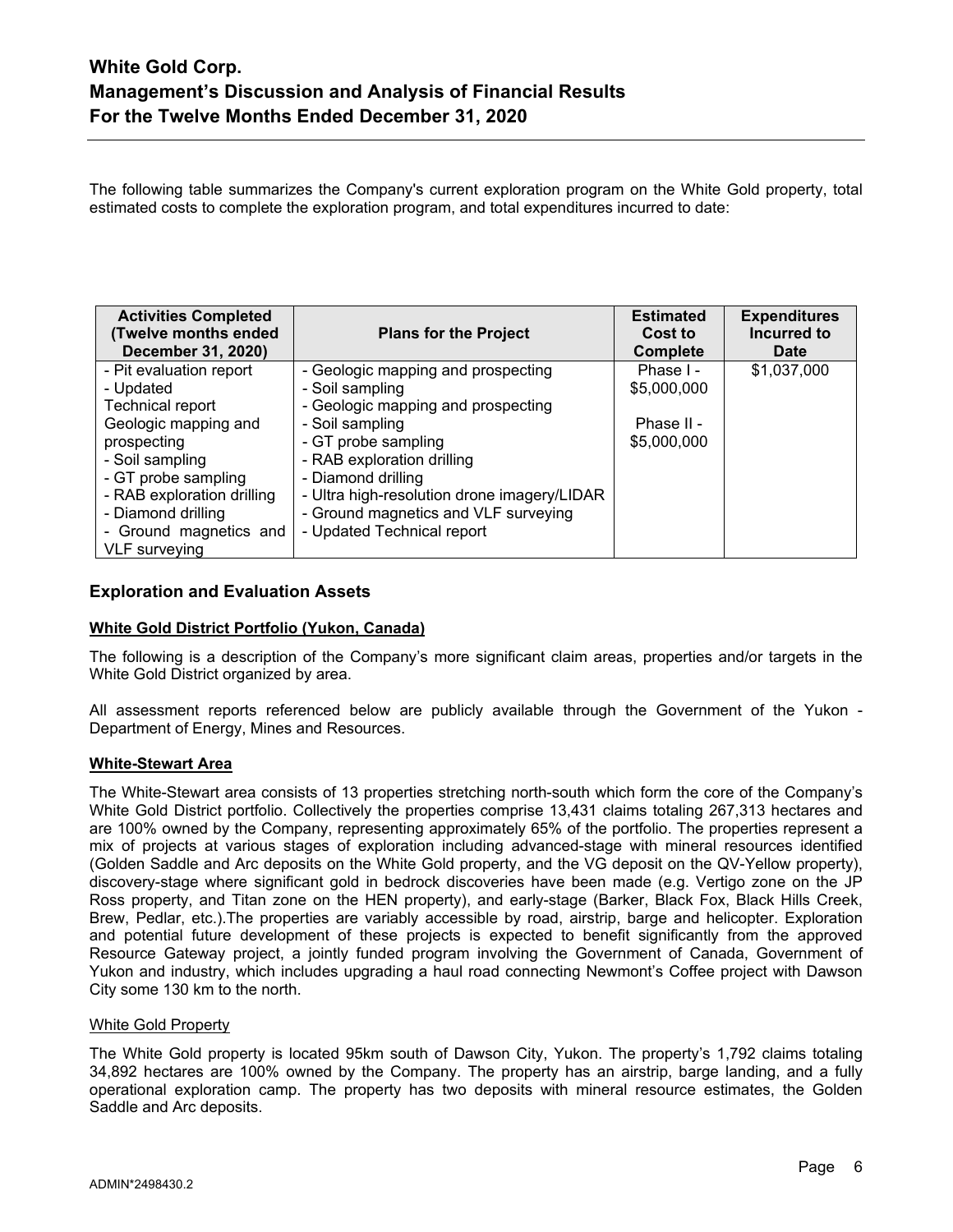### *Golden Saddle and Arc Deposits*

The Golden Saddle deposit consists of northeast trending, moderately north dipping zones of structurally controlled gold mineralization associated with disseminated to fracture-controlled pyrite, quartz flooded breccias, and stockwork quartz veins with strong quartz-sericite-illite-ankerite alteration within a meta-volcanic and metaintrusive package broadly consisting of felsic orthogneiss, amphibolite, and ultramafic units. The mineralized zone(s) come to surface and have been traced for approximately 500m along strike, and to over 400m depth. Mineralization on all zones is open along strike, down dip and down plunge with grades increasing at depth.

The Arc deposit consists of shallowly northerly dipping lenses of mineralization developed in fracture zones in banded quartzites, where gold mineralization is associated with silicification and the addition of veinlets of arsenopyrite, pyrrhotite, and graphite, with minor pyrite and sphalerite. The zones have been traced for up to 1300m along strike and 300m down dip.

The current Mineral Resource Estimate for the Golden Saddle and Arc deposits, with an effective date of May 15, 2020, includes an Indicated Resource of 1,139,900 ounces of gold within 15,571,000 tonnes at 2.28 g/t and an Inferred Resource of 402,100 ounces of gold within 9,001,000 tonnes at 1.39 g/t.

In addition to the Golden Saddle and Arc deposits, numerous other target areas exist on the White Gold property that the Company is conducting evaluation and systematic follow-up work on, including drill testing. Two recent discoveries, the GS West and Ryan's Surprise, were found through the Company's exploration efforts in 2018.

### *GS West*

The GS West was discovered in 2018 and is located approximately 750m west and on trend with the Golden Saddle deposit. The initial 2019 drilling on the GS West was designed to step-out in all directions and evaluate the geometry of the GS West zone beyond the limits of the resource estimate, and successfully outlined a western extension to the zone, while limiting it down dip. The discovery highlights the potential for additional, near surface zones of mineralization adjacent to the Golden Saddle.

Mineralization at the GS West zone is hosted in a strongly sheared felsic orthogneiss unit with abundant coarsegrained potassium feldspar augens. The mineralization is similar to Golden Saddle and consists of disseminated to fracture-controlled pyrite associated with moderate to strong sericite-clay alteration. Based on the drilling conducted to date, the mineralization appears to be strongest near contacts of the orthogneiss with overlying mafic gneiss/schist units (amphibolite) and/or a lower meta-sedimentary package of banded biotite quartz gneiss. The felsic orthogneiss unit adjacent to these contacts is commonly pervasively sericitized with localized zones of brecciation and minor quartz veining and up to 5% pyrite mineralization.

Highlights in the GS West area include diamond drill hole WHTGS180D0184 which returned 1.92 g/t Au over 24.00m from 117.00m depth including 2.97 g/t Au over 10.00m from 118.00m, and hole WHTGS19D0200 which intersected 1.00 g/t Au over 25.85m from 14.15m depth, including 1.40 g/t Au over 12.00m from 28m depth.

The GS West drill holes cut the mineralization at differing angles, and therefore have different true widths relative to the intersection length. In general, the true width at GS West is estimated to be 60% to 100% of the stated interval lengths.

### *Ryan's Surprise*

The Ryan's Surprise target is located approximately 2km west of the Golden Saddle deposit and consists of gold-in-soil anomalies (trace up to 1576 ppb Au) associated with a distinct east-west striking structure which is identified in Lidar imagery, airborne DIGHEM geophysics, and induced polarization (IP)-resistivity surveys. The area along trend from the Golden Saddle deposit westward to the Ryan's Surprise has historically been unexplored, and exploration drilling in 2018 encountered mineralization that demonstrates the potential for a significant zone of gold mineralization.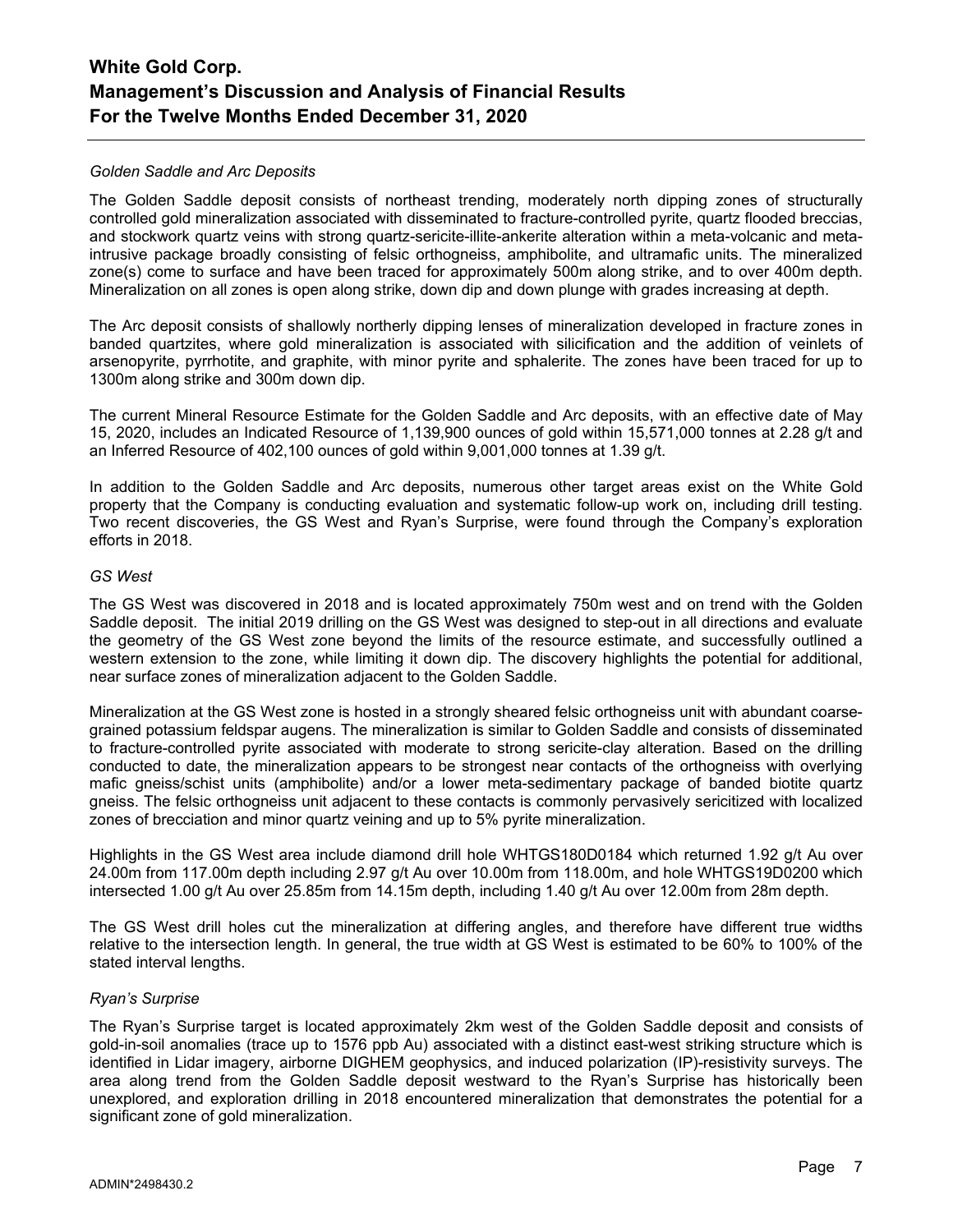Exploration drilling in this general area had previously been with holes drilled primarily to the south. A revised geological interpretation in 2019 indicated that the mineralized zone may strike west-southwest and dip steeply to the south-southeast, and the two diamond holes drilled in 2019 drilled to the north to test this interpretation both intersected mineralization. Highlights of the 2019 diamond drilling includes hole WHTRS19D011 which returned 8.22 g/t Au over 1.0m from 33.0m depth, and WHTRS19D012 which returned 2.66 g/t Au over 11.00m from 93.00m depth, 2.85 g/t Au over 4.14m from 142.22m depth, and 2.07 g/t Au over 21.00m from 154.00m, including 3.55 g/t Au over 8.42m from 164.58m depth. For these two 2019 drill holes true widths are estimated to be 55% to 75% of intersection length.

### QV – Yellow Property

The original QV property, which consisted of 822 claims, was acquired from Comstock in early 2019. The property was subsequently combined with the Company's adjacent Yellow property claims to form the current QV – Yellow property, which comprises 988 claims totaling 19,406 hectares. The property hosts the VG deposit which consists of a series of shallowly northerly dipping lenses of gold bearing mineralization that are almost identical in structural, alteration and mineralogical characteristics to the Golden Saddle deposit on the Company's White Gold property. The mineralized zone(s) come to surface and have been traced for approximately 450m along strike, to over 500m depth, and remain open in multiple directions. In addition to the VG deposit, other target areas are known on the QV – Yellow property that the Company believes warrant further exploration.

There is a historic Mineral Resource Estimate for the VG deposit that includes an Inferred Resource of 230,000 ounces contained within 4,390,000 tonnes grading 1.65 g/t Au. There are no indicated Mineral Resources at the VG deposit.

Historic exploration results for the original QV property are summarized in the National Instrument 43-101 – Standards of Disclosure for Mineral Projects ("NI 43-101") technical report on the QV Project with an effective date of June 30, 2014, prepared for Comstock Metals Ltd. by Jean Pautler, P.Geo and Ali Shakar, P.Eng. The report referenced above is available on SEDAR at [www.sedar.com](http://www.sedar.com/) filed under Comstock Metals Ltd.

In 2019 the Company completed 8 RC drill holes totaling 870.2m on the VG deposit. The holes were designed to step-out on the deposit along strike to the northeast and southwest, evaluate gaps in the historic resource model, and twin historic diamond drill holes for QA/QC purposes. The results confirmed mineralization extends a minimum of 110m to the NE of the current historic resource area, added continuity to the existing resource, and twinning produced results for grade and intersected widths that were very similar to those from historic diamond drill holes. Hole QVVVGRC19-001, a step out along strike to the northeast, returned 2.09 g/t Au over 10.67m from 4.57m depth, and hole QVVVGRC19-006, an infill hole, returned 1.61 g/t Au over 30.48m from 86.87m depth.

## JP Ross Property

The JP Ross property is located approximately 70km south of Dawson City, Yukon, and consists of 2,849 claims totaling 57,125 hectares which cover numerous placer gold creeks. Historic exploration performed on the property by Underworld Resources and Kinross includes geochemical surveys, trenching, airborne magnetic and radiometric surveys, and 8,592m of diamond drilling in 64 holes. Fourteen (14) target areas are currently known, and large portions of the property are underexplored (see Yukon assessment report Nos. 096204 and 096204 for more information). The JP Ross property also contains one of the Company's recent discoveries the Vertigo target.

# *Vertigo Target*

The Vertigo target is on the road accessible JP Ross property and is associated with at least 6 mineralized structures over a 1,500m x 650m area, and consists of W-NW striking, steeply dipping zones of quartz veining,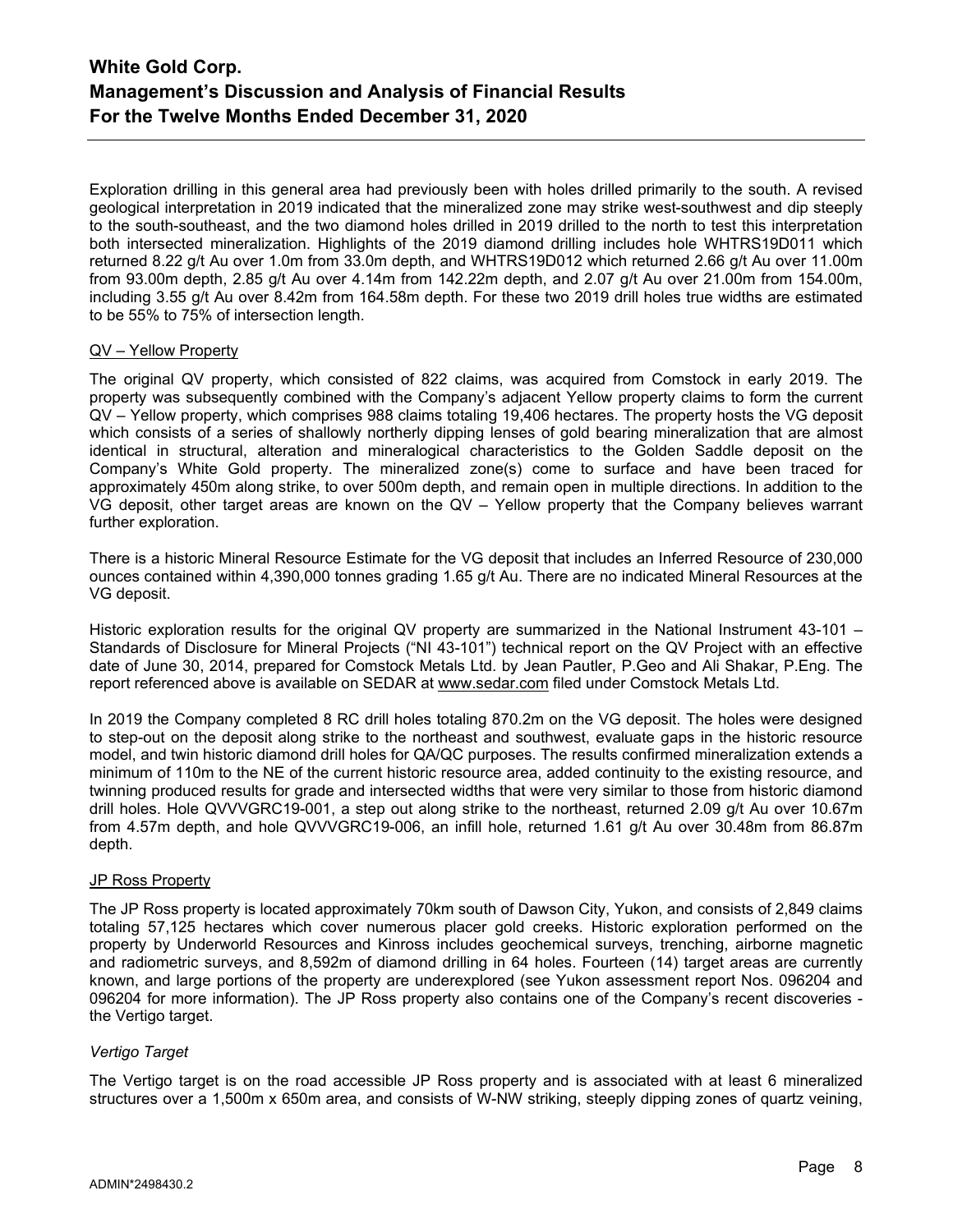brecciation, and fracture-controlled mineralization with disseminated to vein-controlled pyrite-arsenopyritegalena and locally visible gold.

Gold mineralization at Vertigo is hosted within a series of high angle, south dipping structures associated with multiple phases of quartz-sericite-carbonate alteration with quartz veining and brecciation. Disseminated to semi-massive arsenopyrite-galena-pyrite and locally, visible gold occurs within the mineralized zones and shows a strong correlation with Ag-Pb-Bi. Assay values in diamond drill core samples range from trace up to 141 g/t Au. Select samples from the mineralized intervals containing visible gold were selected for metallic screen analysis, with results corresponding very closely with earlier fire assay analyses completed with a gravimetric finish.

Drilling on the Vertigo target in 2019 consisted of 9,568.5m in 46 diamond drill holes, with most holes intersecting gold mineralization. Steeply to moderately south dipping gold bearing structural zones have been traced by drilling for 250m along strike and from surface up to 250m down-dip. As demonstrated through the results, the grade profile varies down-dip and along strike which is common in high-grade, structurally controlled, gold deposits. To date the best gold results typically occur near surface and appear to be in shallowly southeasterly plunging shoots.

Drilling highlights include hole JPRVER19D0015 returning 0.42m of 141 g/t Au within a broader envelope of mineralization that averaged 11.64 g/t Au over 5.34m from 3.00m depth and 18.46 g/t Au over 2.48m from 92.00m depth. Hole JPRVER19D0005 returned 9.61 g/t Au over 4.15m from 20m depth, including 94.2 g/t Au over 0.32m from 21m depth. Hole JPRVER19D006 returned 6.89 g/t Au over 1.22m from 4.66 depth, and 20.15 g/t Au over 1.75m from 104.5m depth. There is insufficient information to estimate the true width of the Vertigo intercepts at this time.

### Hen Property

The Hen property is contiguous to the JP Ross property, and is located less than 15km from the Vertigo discovery and 25km from the Golden Saddle and Arc deposits. The property is situated within a prolific placer mining camp and is road accessible. Abundant, coarse placer gold has been recovered from creek gravels on North Henderson Creek. The structural and geologic setting of the Hen property indicate mineralization in the area is congruent with mineralized structures on the adjacent JP Ross property.

### *Titan Target*

The Titan is recent discovery located on the Hen property. In 2019, rock grab samples from the Titan target returned 605 g/t Au, 497 g/t Au, and 113 g/t Au with fine grained visible gold observed, and soil samples of up to 113 g/t Au, the highest ever in the Company's 400,000+ soil sample database. RAB drilling highlights in 2019 included hole HENTTN19RAB-02 which intersected 72.81 g/t Au over 6.09m from 10.67m depth, including 136.36 g/t Au over 3.05m from 12.19m.

#### Black Hills Property

The Black Hills property comprises 2,679 claims totaling 53,922 hectares which cover significant placer gold bearing creeks and includes three drill-ready targets as well as multiple untested gold-in-soil anomalies. Mineralization is associated with strong quartz-sericite alteration, brecciation, and quartz vein development along regional scale fault zones. A large database from prior exploration activities on the property includes soil and rock sampling, geologic mapping, airborne magnetic and radiometric surveys, trenching, and diamond drilling.

#### Brew Property

The Brew property consists of three, linear, gold-in-soil anomalies over a 4.5km trend with historic values ranging from trace up to 874 ppb Au and associated with strongly anomalous Mo. The structural and lithologic setting is similar to the adjacent White Gold property. Historic exploration results on the Brew property are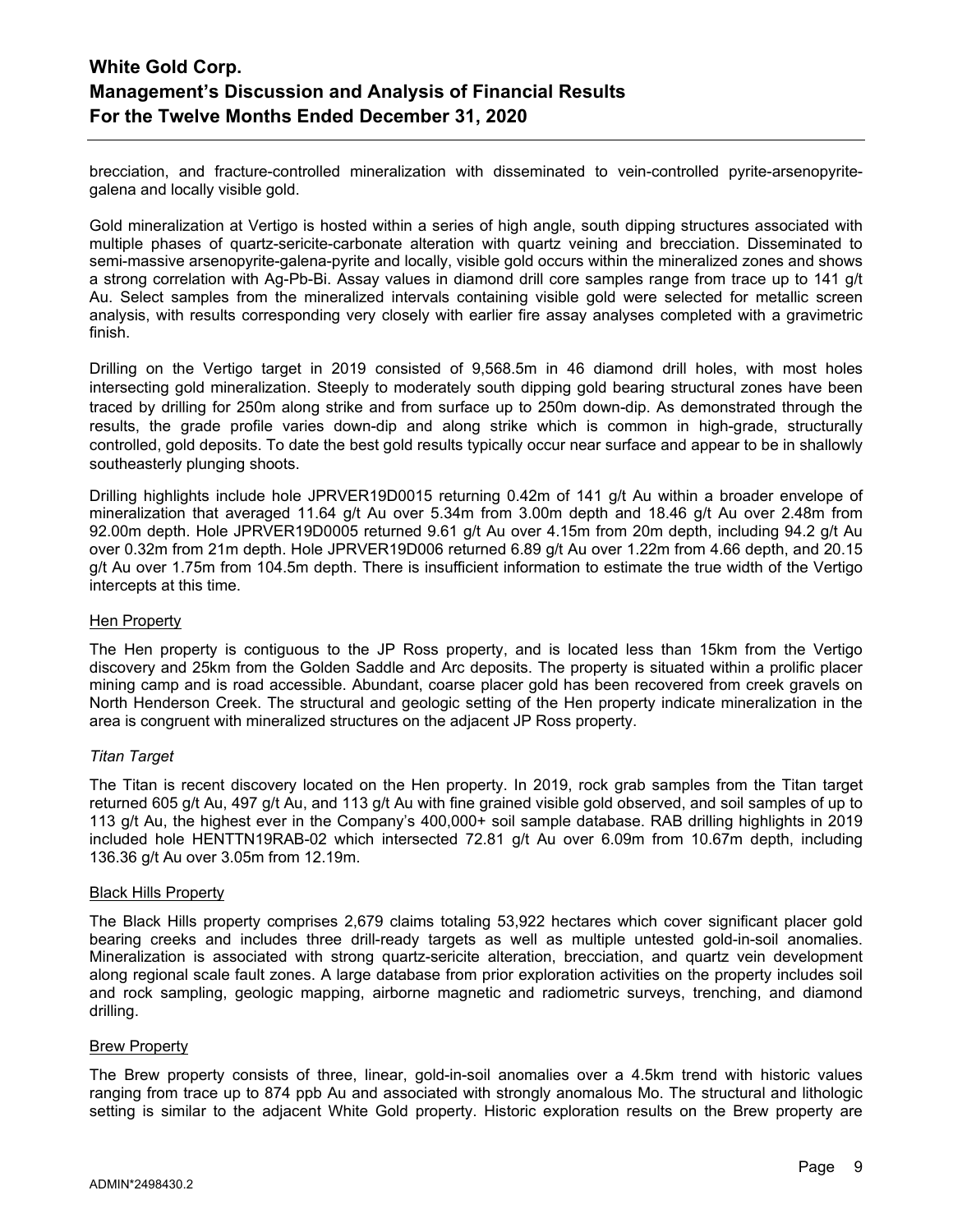summarized in "Geochemical Report on the Brew Claims" dated January 17, 2009 (Yukon Assessment Report # 095994).

### **Sixty Mile Area**

The Nolan property is a road accessible project located 50km west of Dawson City, Yukon. The property's 2,219 claims cover 43,778 hectares which are 100% owned by the Company. It is an underexplored area with historic placer gold production of over 0.5 Moz, featuring mineralization associated with the Sixty Mile-Pika (SMP) fault system and Cretaceous intrusions. The Company believes that it has potential for hosting orogenic Au, epithermal Au-Ag-Pb veins, and Cu-Au+/-Mo porphyry style mineralization. Three prospective targets on the property are the Cali, Nine and Mount Hart targets.

### *Cali Target*

The Cali target is a 2,500m x 250m gold-in-soil anomaly associated with a northeast extension of the Sixty Mile-Pika fault, a regional 150km long northeast trending strike-slip sinistral fault that extends westward into Alaska. Gold-in-soil values range from trace up to 284.2 ppb Au and are coincident with strongly anomalous Ag, As, Bi, Cu, and Pb. Historic rock grab samples from the area range from trace up to 1.41 g/t Au and up to 0.55% Cu. In 2017 the Company drilled 22 RAB holes totaling 1391.5m. This shallow drilling returned low gold grades (0.13 g/t Au to 0.33 g/t Au) with silver values up to 55.7 g/t Ag and copper values up to 0.86% Cu over intervals ranging from 1.5m to 10.67m.

### *Nine Target*

The Nine target is an 850m x 500m gold-in-soil anomaly. Historic gold-in-soil values range from trace up to 525.7 ppb Au and are coincident with strongly anomalous Ag, Bi, Pb, and Te. Historic rock grab samples range from trace to 4.23 g/t Au.

### *Boucher Target*

The Boucher target is a 700m x 900m Cu-Mo-Au-Bi soil anomaly with values up to 135 ppm Cu, 44 ppm Mo, 165 ppb Au, and 38 ppm Bi. There are also weak associated Te values (up to 0.9 ppm) and anomalous Hg values up to 3 ppm.

### *Mount Hart Target*

Multiple gold and multi-element soil geochemistry anomalies occur over a 4,500m x 2,500m trend in the Mount Hart area. Historic gold-in-soil values range from trace up to 645 ppb Au and are coincident with strongly anomalous Ag, Bi, and Te.

Historic exploration results for the northern portion of the Nolan property are summarized in "Geological, geochemical and trenching assessment report of the Fifty Mile project, Sixty Mile area, Yukon Territory" dated March 3, 2015. (Yukon Assessment Report No. 096819).

Further information regarding the results discussed above are given in the Company's news release dated January 23, 2017.

### **Klondike Area**

The Klondike area includes three properties (Bonanza, IND and Hunker) located south of Dawson City, Yukon, in the historic Klondike Goldfields. All three properties are road accessible and collectively comprise 600 claims totaling 12,109 hectares that are 100% owned by the Company. The claims hold the potential for orogenic gold mineralization and volcanogenic massive sulfide (VMS) style Au-Cu-Ag mineralization.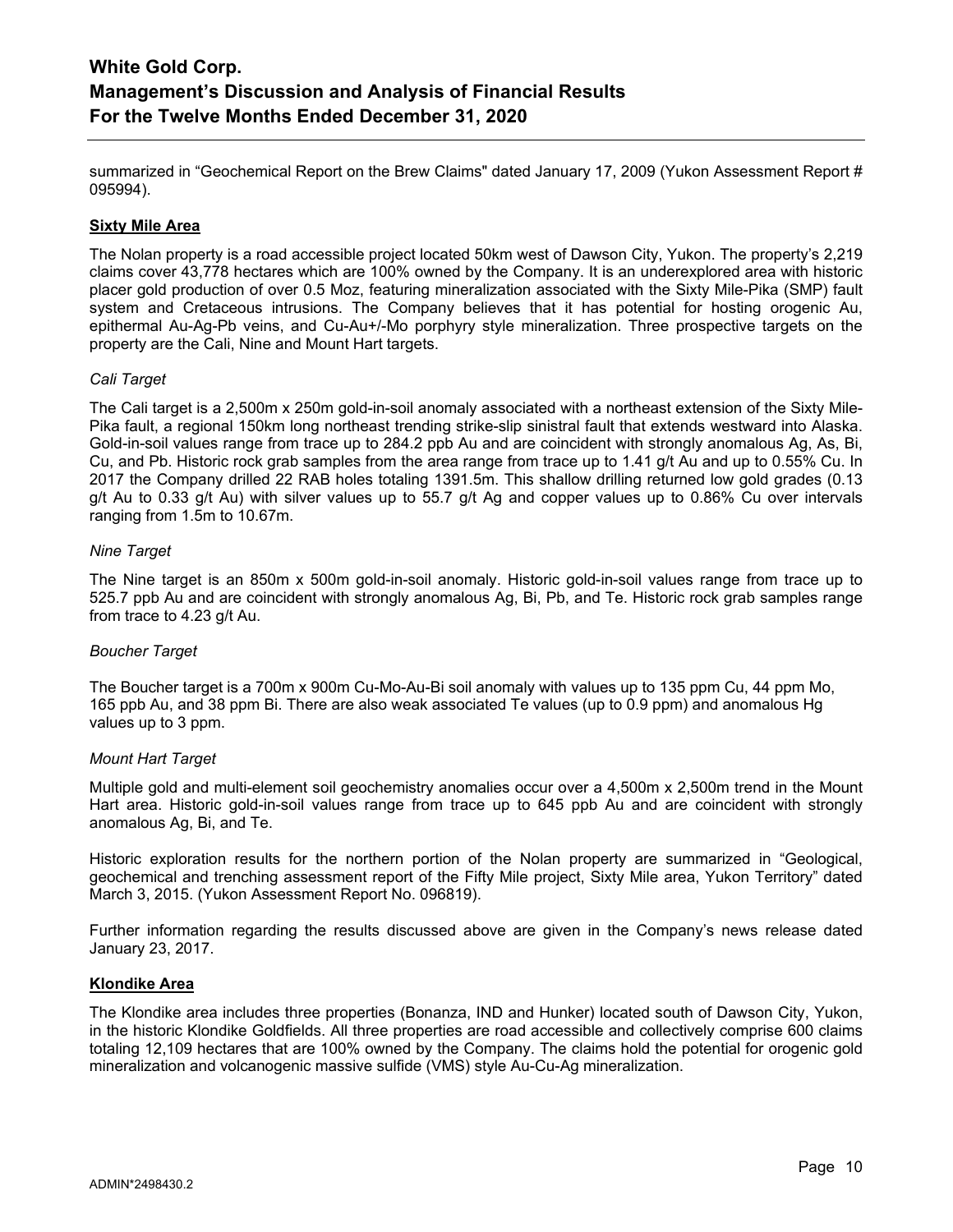### Bonanza Property

The Bonanza property is located 10km south of Dawson City and comprises 116 claims covering 2,257 hectares. The claims are located immediately east of Bonanza Creek, which along with its main tributary Eldorado Creek to the south, were the most prolific placer gold producers in the Klondike Goldfields having collectively produced just over 25% (minimum 5.4 Moz) of the Klondike's estimated 20 Moz of placer gold.

Only limited exploration has been carried out on the Bonanza property in search of a potential bedrock source of the placer gold. Prior to the 2020 field season, exploration work was limited to geological mapping, Dighem airborne geophysics, soil sampling, and isolated GT Probe sampling, IP-Resistivity surveys, and RAB drilling over small areas.

### IND Property

The IND property comprises 152 claims and covers a drill-ready target centered on an open-ended 2,000m x 500m gold-in-soil anomaly with historic values ranging from trace up to 1,273.7 ppb Au with strongly coincident As, Bi, and Mo. Mineralization in the area is associated with east-west striking zones of stockwork quartz veining and fracturing with silicification and sericite alteration in a Permian granitic intrusive. Historic work on the IND property included 2,542 soil samples, airborne magnetic and radiometric surveys, 3,127m of trenching over 20 trenches, and 1,316.73m of diamond drilling in seven holes.

Historic exploration work on the IND property is summarized in Aldrin Resource Corp.'s ("Aldrin Resource") news releases dated July 6, 2009, Nov. 4, 2010, and Oct. 27, 2011. In 2016 Aldrin Resource changed its name to Power Metals Corp. The news releases referenced above are available on SEDAR at [www.sedar.com](http://www.sedar.com/) filed under Power Metals Corp.

### Hunker Property

The Hunker property comprises 332 claims which cover the headwaters of five of the richest placer creeks in the Klondike. Prior exploration on the southern portion of the property is highlighted by a 1,600m x 1,600m gold-insoil anomaly at the King Zone, with values of up to 1380 ppb Au. The northern portion of the property has seen only minor exploration despite known historic gold and copper occurrences.

### **Money Area**

The Money area includes 3 properties (Loonie, Toonie and Dime) which are located approximately 45km to 60km south-southwest of Dawson City, Yukon. The properties are accessible by helicopter from Dawson City and collectively comprise 1,028 claims totaling 20,571 hectares that are 100% owned by the Company. The claims border on numerous historic mineral occurrences and placer gold bearing creeks. Mineralization appears to be dominantly associated with E-W striking faults and associated splays within a similar structural setting as the Golden Saddle deposit and Newmont's Coffee deposit to the south. Additional potential exists for intrusionrelated Au and/or Cu-Au porphyry style mineralization.

### *Loonie Property*

The Loonie property covers the Lira target which is a 500m long gold-in-soil anomaly associated with an E-NE striking shear zone. Mineralization consists of quartz-sericite altered felsic gneiss with brecciation, quartz veining, disseminated pyrite, and locally visible gold. Historic rock grab samples from the area have returned from trace up to 110 g/t Au, historic trench results include values of up to 13.3 g/t Au over 10m and historic RAB drilling returned up to 4.93 g/t Au over 12.2m. Historic exploration work includes 6,913 soil samples, ground magnetic and IP-resistivity surveys, drone aerial photography, trenching (1,925m over 17 trenches), and minor RAB drilling (612.65m in 8 holes).

The historic exploration work conducted on the Lira was by a private third party from 2011 to 2014 and was not previously publicly disclosed. Further information regarding the results discussed above are given in the Company's news release dated January 23, 2017.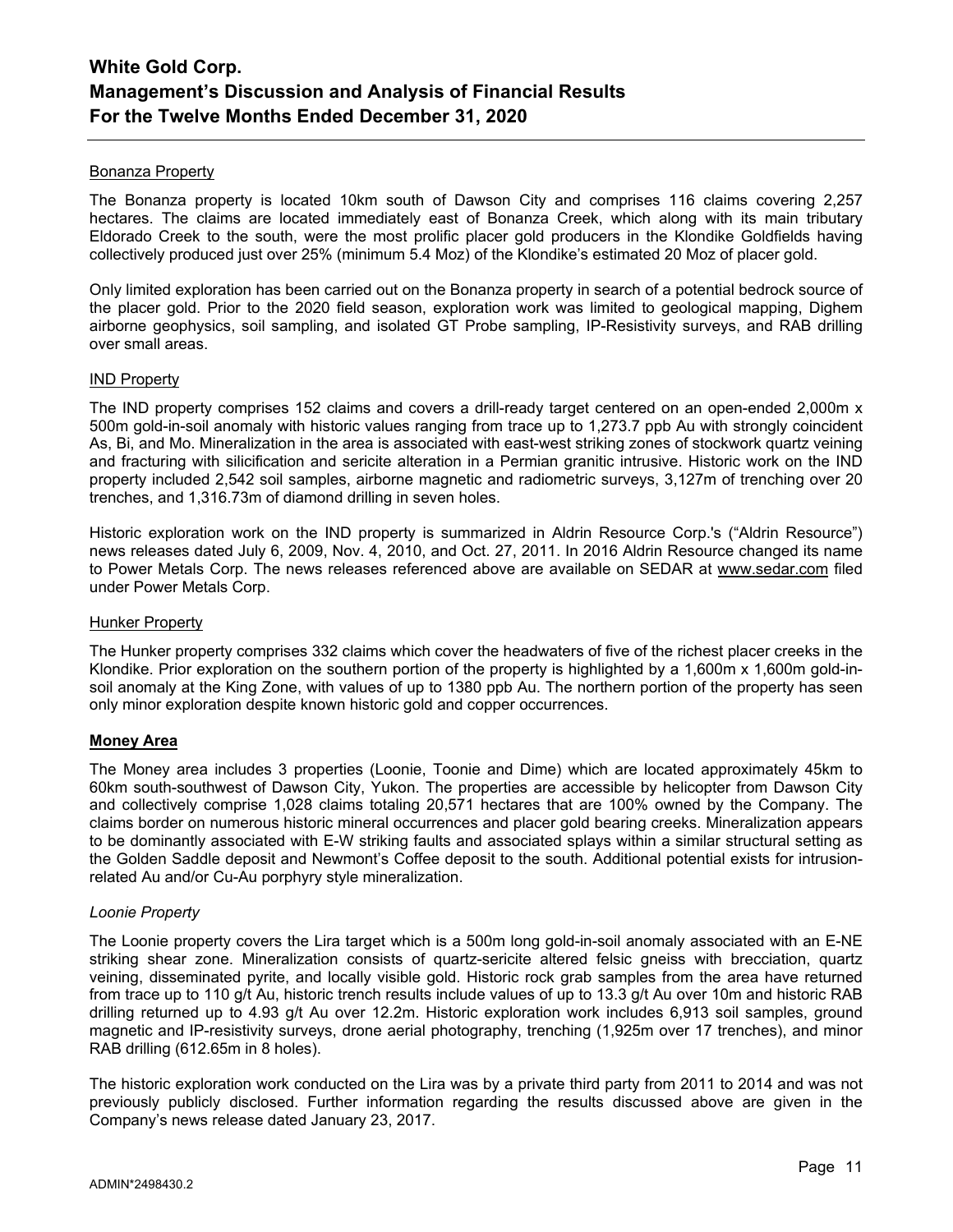In 2017 the Company drilled 30 RAB holes totaling 1,970.5m which returned 7.6m of 4.6 g/t Au in hole 17LOORAB-035, 7.6m of 4.1 g/t Au in hole 17LOORAB-025 and 4.6m of 5.2 g/t Au in hole 17LOORAB-035.

### *Dime Property*

The Dime property encompasses three large (up to 1,800m x 900m), easterly trending, gold-in-soil anomalies with anomalous As, Pb, and Sb. Historic gold-in-soil values range from trace up to 6.1 g/t Au and are associated with zones of silicification, brecciation, and quartz vein development along E-W striking structural corridors. Highlights from historic exploration include 1.01 g/t Au over 20m from trench 11-10 and 8.32 g/t Au over 1.45m from drill hole DDH 11-6.

Historic exploration results for the Dime property are summarized in the National Instrument 43-101 – Standards of Disclosure for Mineral Projects ("NI 43-101") technical report on the Dime project dated Feb. 9, 2012, prepared for Stina Resources Ltd. ("Stina") by Jean Pautler, P.Geo. In 2018 Stina changed its name to CellCube Energy Storage Systems Inc. The technical report referenced above is available on SEDAR at [www.sedar.com](http://www.sedar.com/) filed under CellCube Energy Storage Systems Inc.

# **Coffee Trend East Area**

The Coffee Trend East area includes two properties, the Betty and Hayes properties, which cover a 45km trend immediately east of Newmont's Coffee project and immediately northeast of Western Copper and Gold's Casino project. Collectively the properties comprise 2,176 claims totaling 43,483 hectares and are 100% owned by the Company. The area is accessible by road, airstrip, barge, and helicopter. The claims cover the eastern extension of the Coffee Creek Fault, with the Betty property hosting eight known zones of mineralization and numerous untested targets. The property has seen significant exploration expenditures by previous companies and features robust geochemical and geophysical databases. The Company believes that it holds the potential for at least 3 styles of mineralization including intrusion-related Au and both the Coffee and the Golden Saddle and Arc styles of structurally controlled orogenic Au.

### Betty Property

The Betty property consists of multiple gold-in-soil anomalies, highlights of which include the White trend and the Mascot trend.

The Betty Ford target is located in the center of the Betty property, near the crest of an E-W oriented ridge and consists of a 950m x 200m zone of strongly anomalous gold-in-soils ranging from trace up to 1,962 ppb Au. Drilling by the Company on the target in 2018 consisted of 504m of shallow (<100m) RAB drilling in 6 holes covering a 220m x 160m area within the central portion of the soil anomaly and was designed to follow up on a series of interpreted E-W striking structures in the area.

The most significant results were returned from 3 holes, BETFRDRAB18-001 to BETFRDRAB18-003, at the southern end of the anomaly. Drill hole BETFRDRAB18-002 returned 1.08 g/t Au over 50.29m from 4.57m depth, including 2.24 g/t Au over 9.14 m from 19.81m depth. Mineralization in all three holes consists of strongly quartz-sericite altered biotite gneiss with quartz veining and is strongly oxidized to approximately 25m depth, transitioning to disseminated pyrite at depth. The mineralization is currently interpreted to occur along an E-SE trending, steeply dipping structure that is open along strike in both directions and at depth. Individual assays from 1.5m samples in the Betty Ford RAB drilling ranged from trace up to 4.59 g/t Au and is "gold only" with no additional anomalous metal associations.

The Betty White target is located approximately 730m downslope to the south of the Betty Ford target and consists of a 150m x 2,000m, NE trending zone of strongly anomalous gold-in-soils ranging from trace up to 1,266 ppb Au. Drilling by the Company on the Betty White target in 2018 consisted of 605m of shallow (<100m) RAB drilling in 7 holes covering 670m of strike length within the central portion of the soil anomaly. Anomalous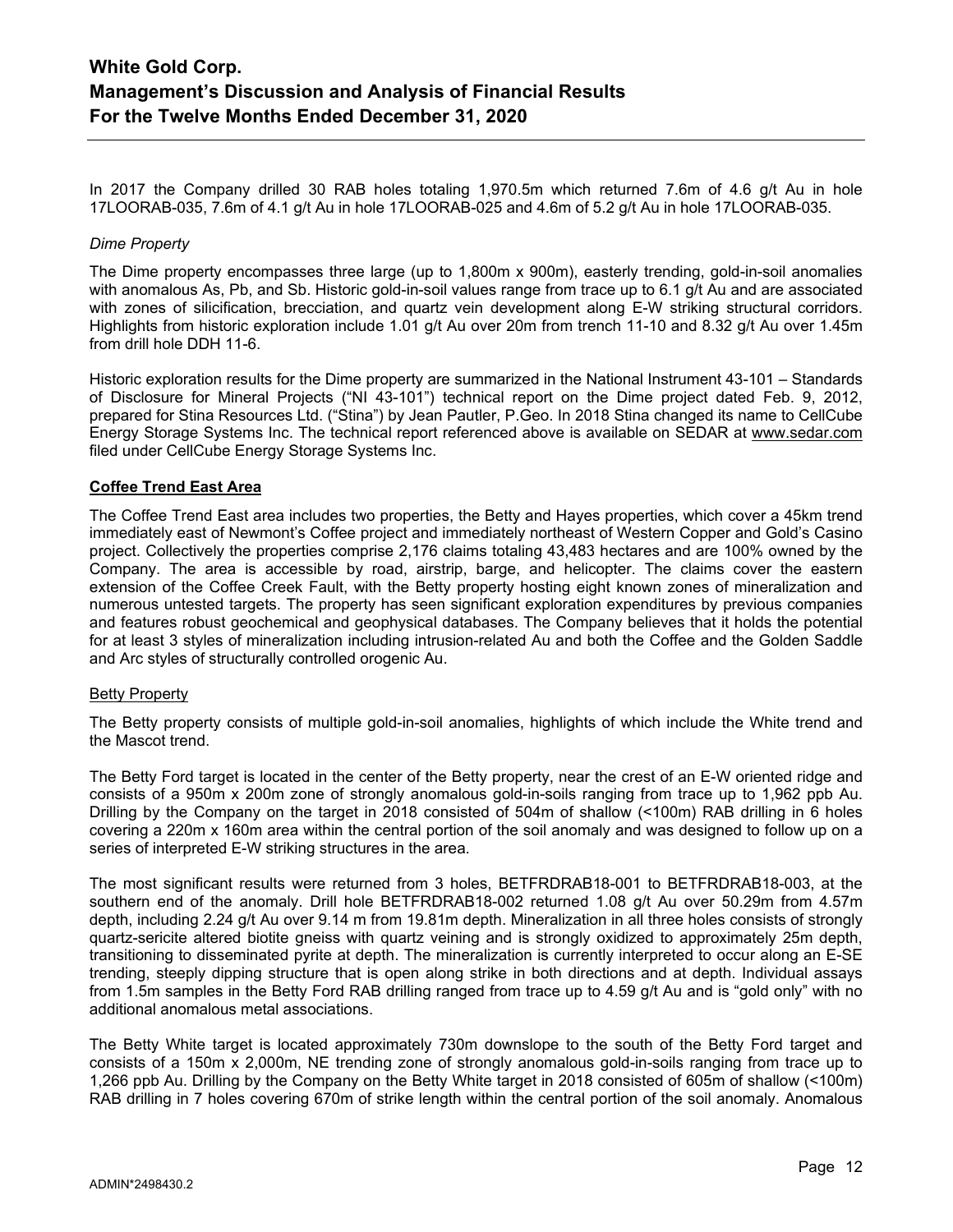gold mineralization was intersected in every hole with individual sample assays ranging from trace up to 3.61 g/t Au.

The mineralization is hosted within quartz-biotite schist and is associated with a NE-SW striking, steeply south dipping, fault zone and adjacent fractures interpreted as a splay of the Coffee Creek Fault, located 800m to the north. Individual structures are associated with silicification, brecciation, and minor quartz veining within a broader halo of pervasive sericite alteration. The gold mineralization correlates with strongly elevated arsenic and antimony, has been traced from surface to 90m depth, and is open along strike and at depth. Strong oxidation is noted down to 50m depth, with partial oxidation extending to over 90m depth.

The Mascot trend is a 3,000m x 1,000m NE-oriented zone of anomalous gold-in-soils, with historic sample results ranging from trace up to 7.3 ppm, with strongly anomalous As, Ag, Bi, Pb, Sb, and Zn associated with strongly fractured granodiorite intrusive. Historic RC drilling highlights from the Mascot area range from trace up to 29.9 g/t Au and trace up to 476 g/t Ag and include: 7.1 g/t Au and 209 g/t Ag over 13.7m from hole BETR12- 022, 29.8 g/t Au over 3.1m from hole BETR12-012, and 1.5 g/t Au over 21.3m from hole BETR12-007.

Historic exploration results on the Betty property are summarized in "Prospecting, soil geochemistry, ground magnetic surveying, and reverse circulation drilling on the Betty project, Yukon Territory, Canada" dated December 24, 2012 (Yukon Assessment Report #096545).

### **Coffee Trend West Area**

The Coffee Trend West area consists of five properties located approximately 110km southwest of Dawson City, Yukon with airstrip and helicopter access. The properties collectively comprise 778 claims totaling 15,648 hectares and are 100% owned by the Company. The area includes the Wolf and Line properties which are early-stage projects that the Company believes holds the potential to host orogenic Au and intrusion-related Au, Ag, Cu, and Mo mineralization.

### Wolf Property

The Wolf property features a 4,800m x 500m wide gold-in-soil anomaly, with historic sample results ranging from trace up to 357.8 ppb Au and is associated with anomalous Ag, As, Bi, Cu and Mo within strongly altered felsic and mafic volcanic units. The property is located 40km west of Newmont's Coffee project. A total of 333 soil samples were collected in 2016 and consisted of infill soil sampling on a historical grid. Assays ranged from trace up to 253.6 ppb gold and define a 200m x 1,300m northeast-trending zone of anomalous gold-in-soils associated with elevated As, Bi, Cu Mo and Pb. This includes a 70m x 250m zone of samples in the center of the anomaly with greater than 50 ppb gold. The soil anomaly appears to be associated with a strongly altered felsic volcanic unit locally containing up to 5% disseminated pyrite.

Historic exploration results on the Wolf property are summarized in "Prospecting, soil geochemistry, airborne and radiometric surveying, and air photo-orthophoto surveying on the Wolf project, White Gold district, Yukon Territory, Canada" dated Dec. 24, 2012 (Yukon assessment report No. 096157).

Further information regarding the results discussed above are given in the Company's news release dated January 23, 2017.

#### Line Property

The Line property covers the northern portion of the Moosehorn placer district. It contains multiple untested gold-in- soil anomalies with historic values ranging from trace up to 569 ppb Au.

Historic exploration results on the Line property are summarized in "2010 geological, geochemical, and diamond drilling report on the Longline Project" dated December 7, 2010 (Yukon Assessment report No. 095311).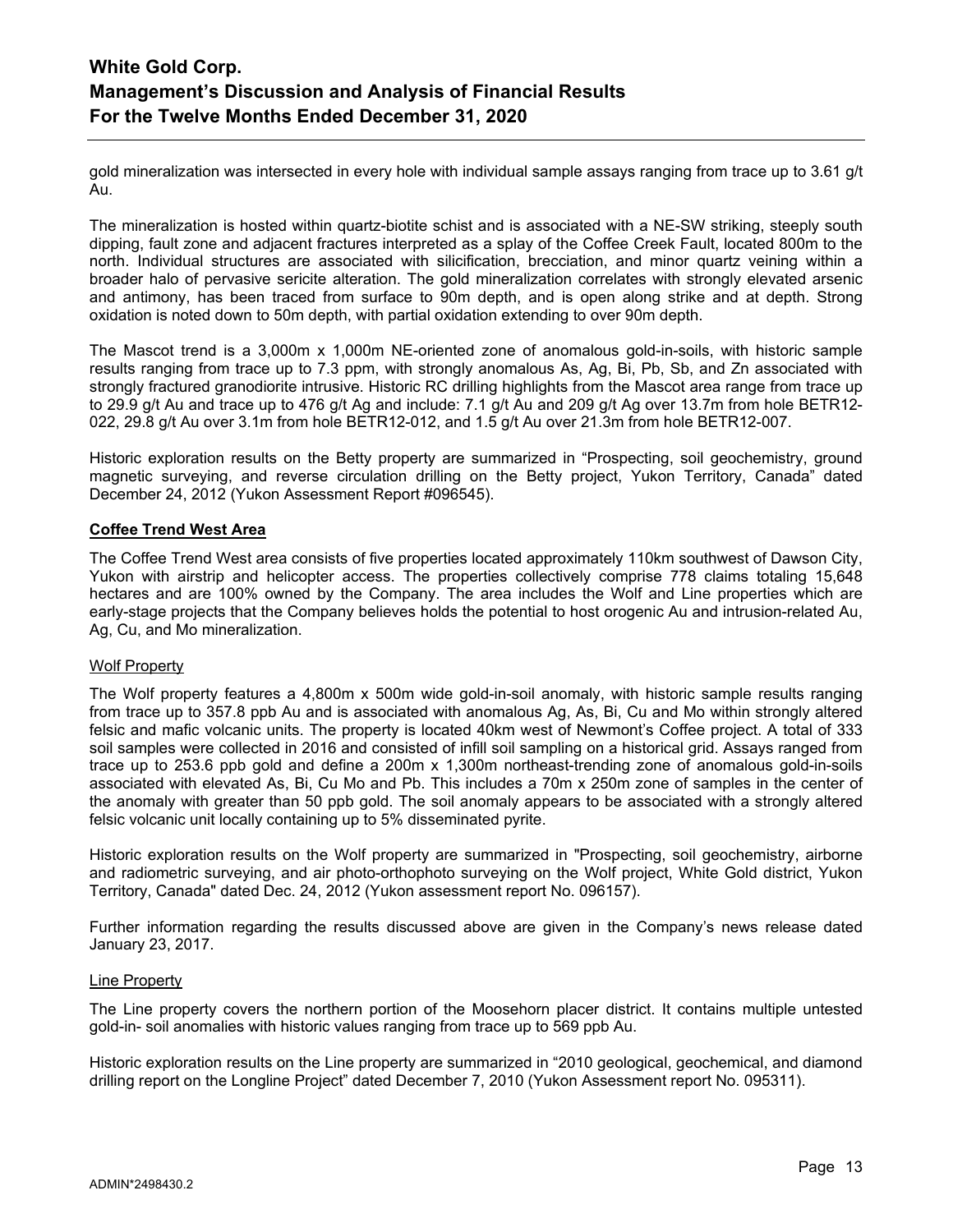### **Beaver Creek Area**

The Beaver Creek area consists of two properties, Pilot and Wells, located approximately 45km northeast of Beaver Creek, Yukon with helicopter access. The properties collectively comprise 505 claims totaling 10,390 hectares and are 100% owned by the Company. These are early-stage properties with exploration potential in un/under-explored areas. The Company believes that it holds the potential to host structurally controlled orogenic gold and intrusion-related gold mineralization.

### *Pilot Property*

The Pilot property covers a 1,100m x 500m, east-west trend of anomalous gold-in-soils with values ranging from trace up to 637.7 ppb Au, which is associated with anomalous As and Sb. The property covers the headwaters of a historic placer producing creek, with the northern portion or the claims being unexplored.

Further information regarding the results discussed above are given in the Company's news release dated January 23, 2017.

### *Wells Property*

The Wells property is located immediately north of K2 Gold Corp's Wels property. Only minor exploration has been conducted on the property and consists of reconnaissance 'ridge and spur' soil sampling with historic results ranging from trace up to 1698 ppb Au. Anomalous gold-in-soil results are associated with strongly anomalous As and Sb.

Historic exploration results on the Wels property are summarized in "Geochemical report -- Wells 1-301 claims" dated Jan. 19, 2014 (Yukon assessment report YEIP 2013-027).

Further information regarding the results discussed above are given in the Company's news release dated January 23, 2017.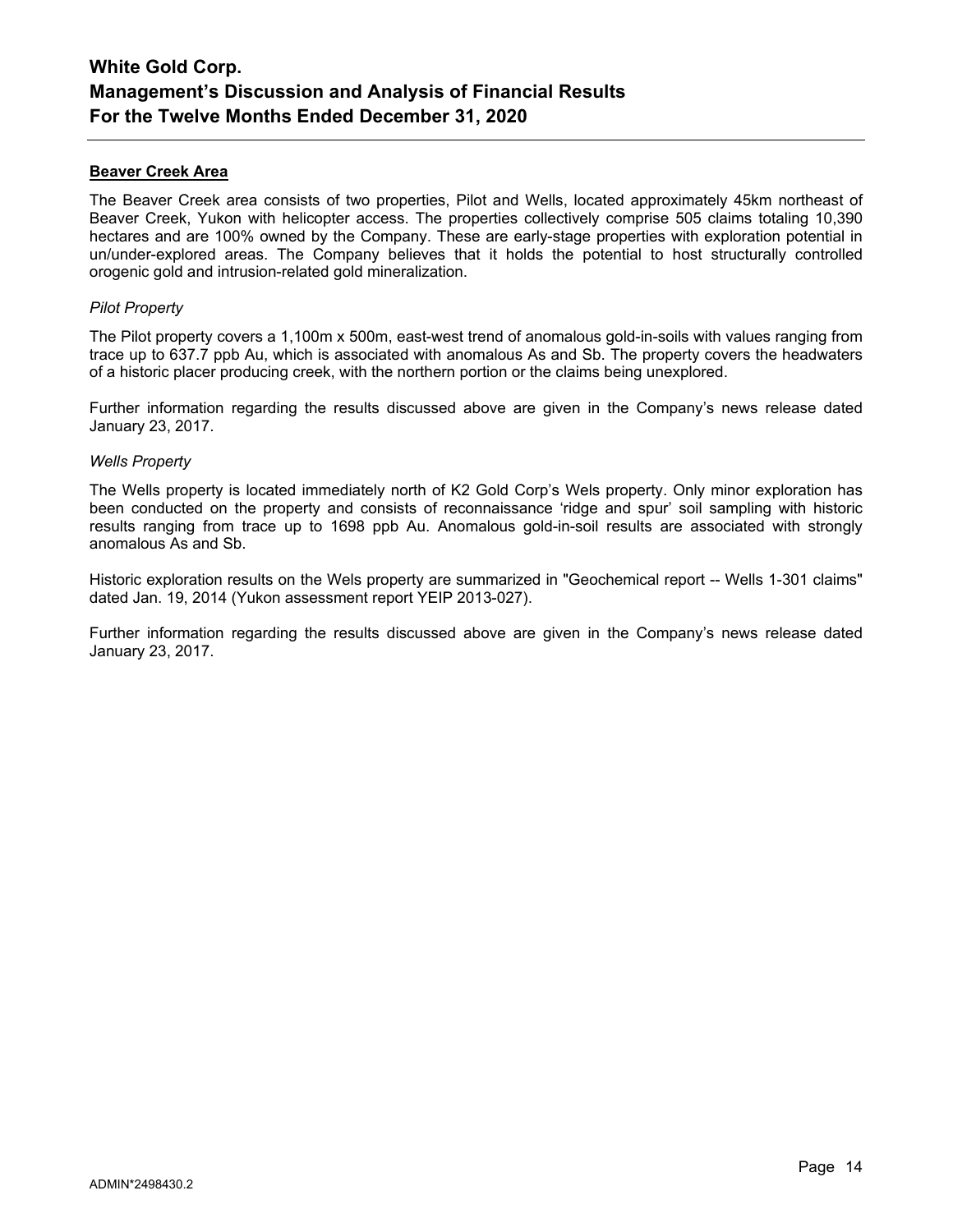### **2020 Exploration Program**

#### White Gold Property

On July 10, 2020, the Company filed the **2020 White Gold Technical Report**, which includes the Company's updated mineral resource estimate for the White Gold property, covering the Golden Saddle and the Arc deposits. A copy of the 2020 White Gold Technical Report is available on SEDAR at [www.sedar.com.](http://www.sedar.com/)

The updated and current mineral resources for the Golden Saddle and Arc deposits as estimated by Arseneau Consulting Services Inc. are summarized below:

| 2020 Mineral Resource Estimate |             |                       |                  |                          |                |                               |
|--------------------------------|-------------|-----------------------|------------------|--------------------------|----------------|-------------------------------|
| Area                           | <b>Type</b> | <b>Classification</b> | Cut-off<br>(g/t) | <b>Tonnes</b><br>(000's) | Grade<br>(g/t) | <b>Contained Gold</b><br>(oz) |
| Golden Saddle                  | Open Pit    | Indicated             | 0.5              | 14,815                   | 2.31           | 1,098,300                     |
|                                |             | Inferred              |                  | 3,454                    | 1.43           | 159,100                       |
|                                | Underground | Indicated             | 3.0              | 143                      | 4.53           | 20,800                        |
|                                |             | Inferred              |                  | 326                      | 4.33           | 45,300                        |
| <b>Arc</b>                     | Open Pit    | Indicated             | 0.5              | 613                      | 1.06           | 20,800                        |
|                                |             | Inferred              |                  | 5,221                    | 1.18           | 197,700                       |

*1. Mineral Resources which are not Mineral Reserves do not have demonstrated economic viability.*

*2. The estimate of Mineral Resources may be materially affected by environmental, permitting, legal, title, taxation, sociopolitical, marketing, or other relevant issues.*

*3. The Inferred Mineral Resource in this estimate has a lower level of confidence than that applied to an Indicated Mineral Resource and must not be converted to a Mineral Reserve. It is reasonably expected that the majority of the Inferred Mineral Resource could be upgraded to an Indicated Mineral Resource with continued exploration.*

*4. The Mineral Resources in this report were estimated using the Canadian Institute of Mining, Metallurgy and Petroleum (CIM), CIM Standards on Mineral Resources and Reserves, Definitions and Guidelines prepared by the CIM Standing Committee on Reserve Definitions and adopted by the CIM Council.*

*5. Indicated and Inferred ounces were determined using the following assumptions: gold price of US\$1,400/oz, average gold recovery of 94% on the Golden Saddle and 85% on the Arc (based on preliminary metallurgical test work), pit slope of 50 degrees, mining cost of CAN\$2.50/tonne mined, processing costs of CAN\$15.00/tonne milled, G&A costs of CAN\$5.00/tonne milled, and a US:CAN exchange rate of 0.77. These assumptions are subject to the completion of a detailed economic analysis and are not to be interpreted as such.*

The 2020 updated mineral resource estimate comprises an Indicated Mineral Resource of 1,139,900 gold ounces within 15,571,000 tonnes at 2.28 g/t gold and Inferred Mineral Resource of 402,100 gold ounces within 9,001,000 tonnes at 1.39 g/t gold. This represents an approximately 25% increase in mineral resources compared to the 2018 estimate, with a roughly 18% increase in Indicated Resources and 42% increase in Inferred Resources. The increase at the Golden Saddle deposit was due to additions that included 2018 GS West Zone discovery, expansion of the GS Main and Footwall Zones and expansion of potential underground ounces. Increases at the Arc deposit were primarily driven by 2018 drilling and updated geologic modelling.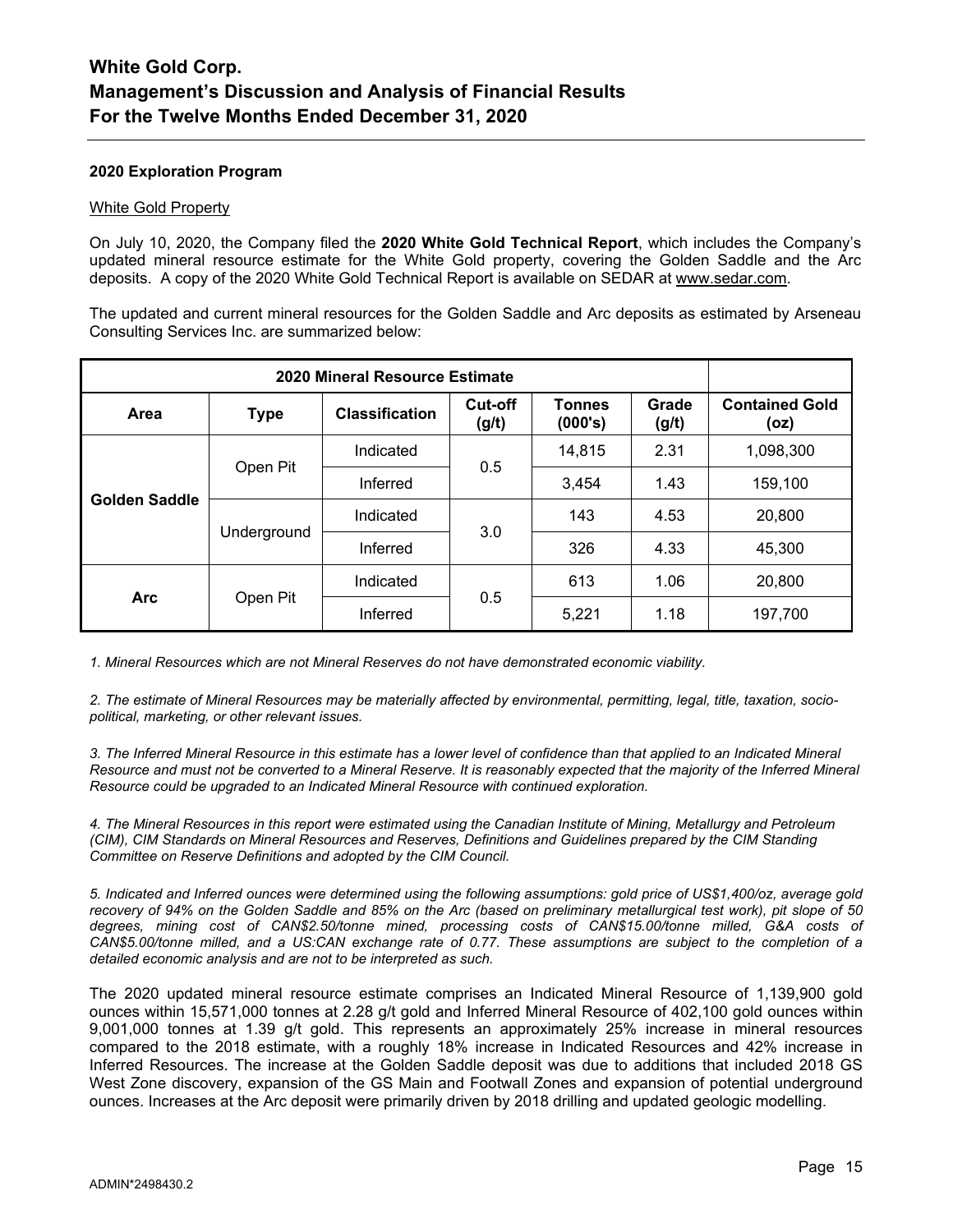In 2020 the Company drilled 6 exploration diamond drill holes totalling 1,632.5m on the Ryan's Surprise target, which was carried on three 50m spaced cross-sections to test for extensions of mineralization along strike and down dip, and to further evaluate the geological/structural interpretation (see Company News Release dated October 14, 2020). All drill holes encountered multiple gold intercepts, several of which are amongst the highest grade intercepts encountered to date on the White Gold property. High-grade gold intercepts were encountered in 5 of 6 holes including 17.40 g/t Au over 3.47m in WHTRS20D013, 12.80 g/t Au over 1.00m in WHTRS20D014, 9.10 g/t Au over 1.00m in WHTRS20D015, 10.96 g/t Au over 3.76m in WHTRS20D017 and 8.69 g/t Au over 12.30m in WHTRS20D018. Interpretation based on structural data from downhole optical televiewer surveys suggests that mineralization is hosted in multiple northwesterly striking, moderately to steeply southwest dipping zones.

Also in 2020, the Company carried out a GT Probe sampling program west of its flagship Golden Saddle and Arc deposits on the White Gold property. Ten GT Probe lines totalling 403 samples were completed on three separate targets – Ulli's Ridge, Minneapolis Creek and Ryan's Surprise located within a 6.5km long x 1.0km wide, north-south trend of anomalous soil geochemistry. At Ulli's Ridge, all 6 probe lines returned anomalous gold with the northern portion of line WHTGTP20-003 encountering a 25m wide zone averaging 2.119 g/t Au including 8.516 g/t Au. At Ulli's Ridge the southern portion of line WHTGTP20-008 encountered a 10m wide zone that averaged 3.126 g/t Au including 4.6 g/t Au. At Minneapolis Creek, anomalous gold was returned from several zones including a 40m wide zone averaging 0.427 g/t Au on line WHTGTP20-005 and 20m wide zone averaging 0.393 g/t Au on line WHTGTP20-006.

### JP Ross Property

Exploration work on the JP Ross property in 2020 included soil sampling (4,940 samples), GT Probe sampling (335 samples), ground magnetics and VLF-EM surveys (36.4 line km), 29 trenches totalling 1,114 linear metres utilizing a Kubota excavator and 11 trenches totaling 384 linear metres utilizing a CanDig mini-excavator, and 13 RAB holes totaling 614.8m.

The mechanical trenching programs were aimed at both refining and expanding known structurally controlled gold mineralization on multiple targets to help with future drill planning. Highlights include results from the Stage Fright target where trench JPRSF20T009 encountered a high-grade zone grading 8.88 g/t Au over 2.5m, and trench JPRSF20T010 which exposed two separate mineralized zones grading 1.06 g/t Au over 2.5m, and 1.83 g/t Au over 2.5m and the Sabotage target, where five of seven trenches encountered gold mineralization including 3.40 g/t Au over 1.5m in trench JPRSAB20T023, 1.15 g/t Au over 8.5m in trench JPRSAB20T025, and 1.06 g/t Au over 2.1m and 15.00 g/t Au over 0.8m in trench JPRSAB20T029. Trenching on the North Frenzy target traced a north-south striking zone of mineralized quartz vein breccias with anomalous gold over a strike length of 600m. CanDig trenching at the Vertigo target identified a new mineralized zone grading 2.16 g/t Au over 21.0m, including higher grade subzones of 5.69 g/t Au over 3.0m and 4.15 g/t Au over 5.0m in trench JPRVER20T020. RAB drilling at JP Ross encountered gold mineralization in every hole with mineralized zones ranging from 0.20-3.29 g/t Au over widths of 1.5-9.1m.

Highlights from the GT Probe samples include those at Notorious, a newly discovered target located approximately 1.5km west of the North Frenzy, and 500m east of the intersection of two interpreted, propertyscale sinistral faults. Results of initial GT Probe sampling in this area are very encouraging with multiple samples returning gold values in the range of 0.17 g/t Au to 24.4 g/t Au and trace up to 45.7 g/t Ag. The highest grade probe sample site at 24.4 g/t Au and 45.7 g/t Ag was investigated by digging a 1.5m deep hand pit and a series of rock samples encountered at all depths were collected. The two deepest samples at 1.4m and 1.5m depths returned the highest gold and silver values of 18.2 g/t Au and 33.6 g/t Ag and 4.376 g/t Au and 9.8 g/t Ag respectively, and the samples are also anomalous in copper and other elements including As, Bi, Te, W, Mo, and Pb. This site is located at the end of a GT Probe line and remains open.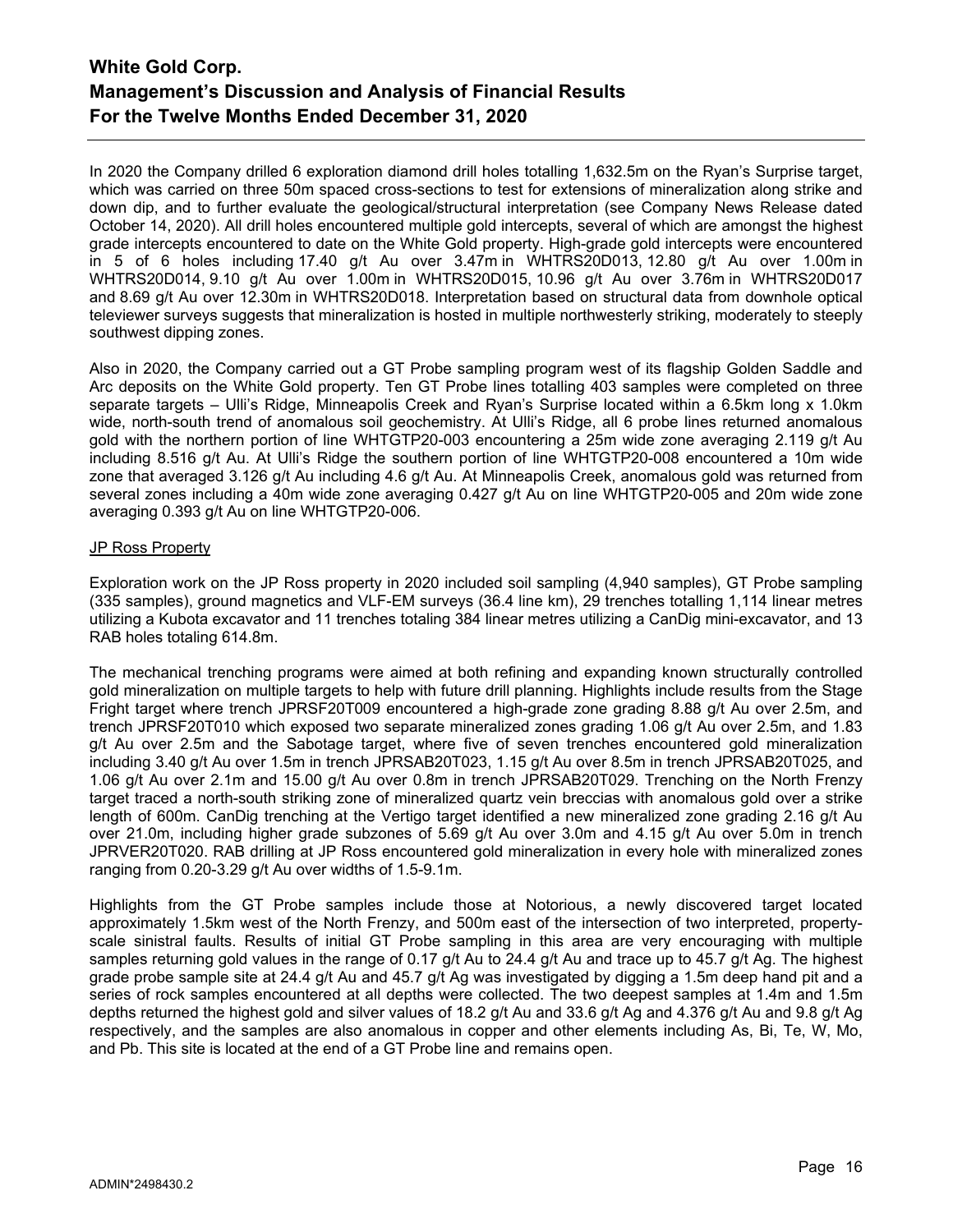### Hen Property

Exploration work carried out in 2020 on the Hen property focused on the Titan target area, and included soil sampling (1,219 samples), GT Probe sampling (199 samples), 9 RAB holes totaling 832.1m, 1 RC hole for 115.8m, and 9 diamond drill holes totaling 1,924.5m. Results of the exploration drilling at Titan were reported in a Company News Release dated January 21, 2021.

A single RC hole, HENTTN20RC-001 was drilled 8m from hole HENTTN19RAB-002 to better quantify the grade and thickness of the high-grade gold zone. The hole intersected a high-grade zone from 12.19-13.72m which returned 105.0 g/t Au over 1.53m. This high-grade zone occurs near the base of a magnetite zone in chlorite schist from 1.52-13.72m which contains minor pyrite and anomalous copper (281–2270 ppm Cu) and gold (0.075-0.363 g/t Au).

The RAB holes were drilled to test a variety of targets, including magnetic highs similar to the one associated with the high-grade zone encountered in hole HENTTN19RAB-002, as well as interpreted fault structures with associated anomalous (Au – Cu) soil geochemistry. None of the RAB holes returned any significant gold values.

The diamond drilling program focused on testing the northern strike and down-dip extent of the high-grade gold zone encountered in hole HENTTN19RAB-002, as well as the potential for buried porphyry alteration and mineralization along the western margin of the circular magnetic low feature.

Holes HENTTN20D-001, -002 and -003 were drilled in the immediate area of the high-grade intersection in hole HENTTN19RAB-002. HENTTN20D-003 intersected a zone of high-grade gold from 14.00-15.50m which returned 37.40 g/t Au over 1.5m within a broader mineralized zone from 2.50-17.26m graded 4.14 g/t Au over 14.76m. The mineralization occurs within a magnetite zone from 2.50-15.50m which contains minor pyrite and anomalous copper (455–2100 ppm Cu). Results in this area suggest that the high-grade gold mineralization is of limited extent.

Hole HENTTN20D-004, drilled 190m north of the high-grade gold zone intersected a sheared magnetite-rich zone from 17.31-29.56m containing 5-15% pyrite and locally minor chalcopyrite and specks of azurite. Copper values within this zone range from 1620-7480 ppm Cu, averaging 3592 ppm Cu over 12.25m. Within this interval anomalous gold values were encountered, averaging 0.16 g/t Au over 6.05m from 20.50-26.55m. Additional drill holes testing the western edge of the magnetic anomaly intersected multiple felsic dykes up to 10m wide locally with well-developed quartz veinlets with potassium feldspar haloes and trace pyrite and galena. No significantly large porphyry intrusion was encountered but may exist at depth elsewhere within the target area.

### Betty Property

The 2020 exploration program on the Betty property consisted of infill soil sampling (2,030 samples), GT Probe sampling (188 samples), and ground magnetics and VLF-EM surveying (343.1 line km). These surveys were designed to better define targets for future drill testing. Results of the 2020 exploration work on the Betty property are pending.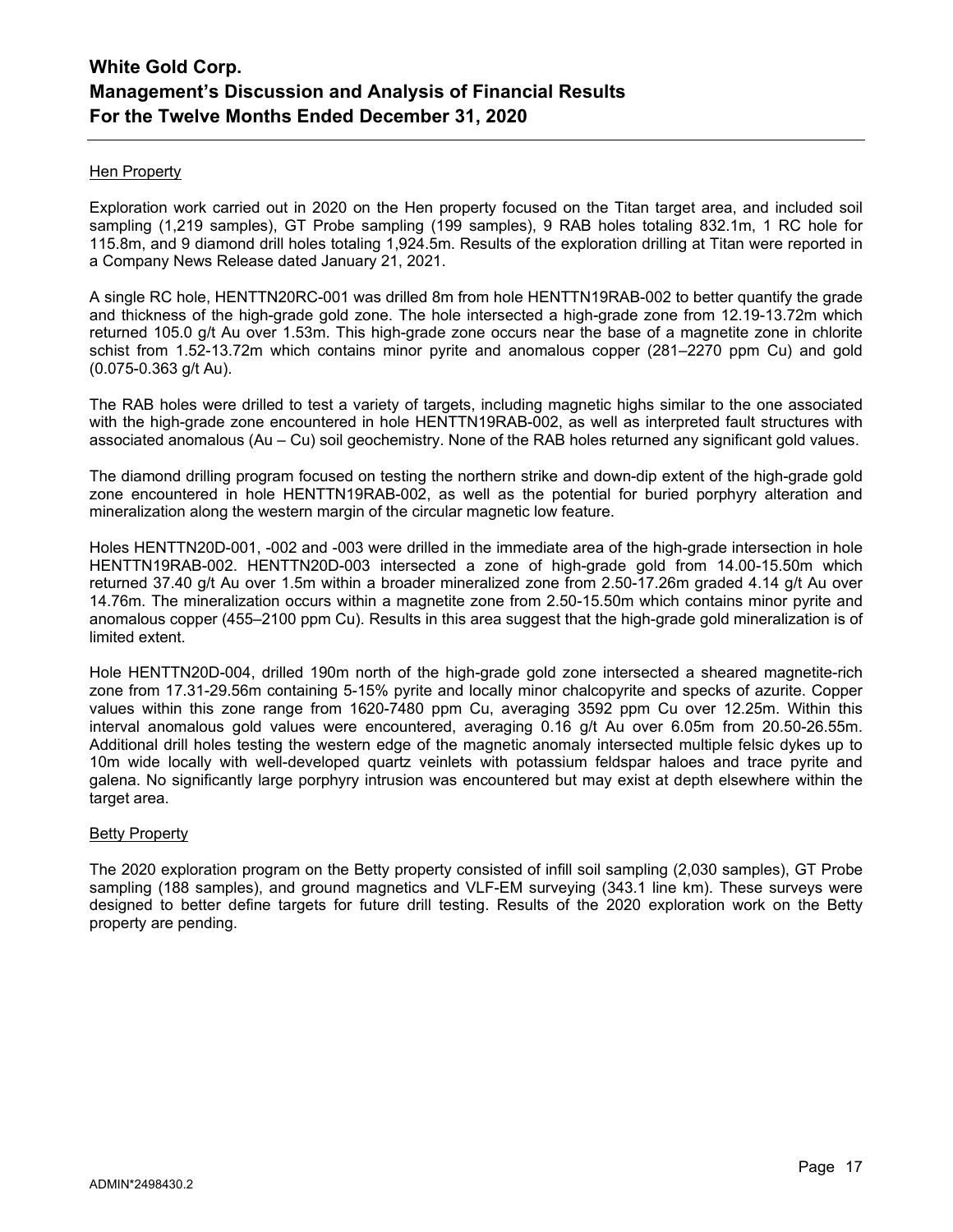### Nolan Property

Exploration work on the Nolan property in 2020 included soil sampling (1,648 samples) and ground magnetics and VLF-EM surveys (246.7 line km). This work was designed to better define targets for more detailed future follow-up work. Results of the 2020 exploration work on the Nolan property are pending.

### Bonanza Property

The 2020 exploration program on the Bonanza property included 159 line km of ground magnetics and VLF-EM surveys, and extensive infill soil geochemistry sampling at 25m spacings on 100m spaced survey lines, as well as extension of soil sampling in several other areas. A total of 3,645 soil samples were collected in 2020, bringing the total soil geochemistry database to 8,377 samples. This year's soil results have outlined and significantly enhanced a number of WNW- to NW-trending gold  $\pm$  arsenic soil anomalies.

A new structural interpretation was also completed on the Bonanza property by consulting structural geologist Dr. Matias Sanchez of Fault Rocks Inc., by integrating airborne magnetics and electromagnetics (EM), and highresolution drone LiDAR data. The oldest recognized structure is the Bonanza Fault, a 1st order N- to NNWtrending lineament defined by the Bonanza Creek valley. This structure is interpreted to be a regional scale thrust fault which dips to the west, placing Klondike Schists (hanging wall) over quartz-feldspar augen gneiss (footwall).

The most important structures controlling gold mineralization, based on their excellent spatial correlation with anomalous gold and arsenic in soils, are 1st and 2nd order NW-trending faults and fractures which are welldefined by magnetic, resistivity and LiDAR lineaments. These structures are best defined in the southern portion of the property south of Mosquito Gulch, where at least 10 such lineaments have been interpreted. These structures and/or associated splays are continuous across the property and collectively represent a significant strike length of untested potential. Additional details are provided in a Company News Release dated March 25, 2021.

### **Methodology and QA/QC and Qualified Person**

All historic scientific and technical information relating to the White Gold property (other than the Kinross Historical Estimate (as defined below) is based on and derived from a technical report entitled "White Gold Property Dawson Range Yukon, Canada" (the "Underworld Technical Report") dated March 3, 2010, prepared for Underworld Resources Inc. ("Underworld") by Lars Weiershäuser, P.Geo, Marek Nowak, P.Eng. and Wayne Barnett, Pr.Sci.Nat. of SRK Consulting (Canada) Inc. and from a technical report entitled "2020 Mineral Resource Update for the White Gold Project, Dawson Range, Yukon, Canada" (the "2020 Technical Report") dated July 10, 2020, prepared for White Gold Corp. by Dr. Gilles Arseneau, P.Geo., of Arseneau Consulting Services. Such historic scientific and technical information is subject to all of the assumptions, qualifications and procedures set out in the Underworld Technical Report and the 2020 White Gold Technical Report, respectively, and reference should be made to the full details of these technical reports. The Underworld Technical Report may be obtained from Underworld's profile on SEDAR and the 2020 White Gold Technical Report may be obtained from the Company's profile on SEDAR. For a description of the data verification and the quality assurance program and quality control measures applicable to such historic scientific and technical information, refer to the 2020 White Gold Technical Report.

Except with regard to the White Gold property, as set forth in the 2020 White Gold Technical Report, historic information performed prior to the Company's involvement with the properties has not been verified by a qualified person. As the Company only acquired the portfolio of properties in the White Gold District in late 2016, the Company is continuing to evaluate the historic information as it conducts exploration activities.

All soil samples completed on behalf of the Company that are referenced above were completed by GroundTruth Exploration Inc. using the methods outlined below.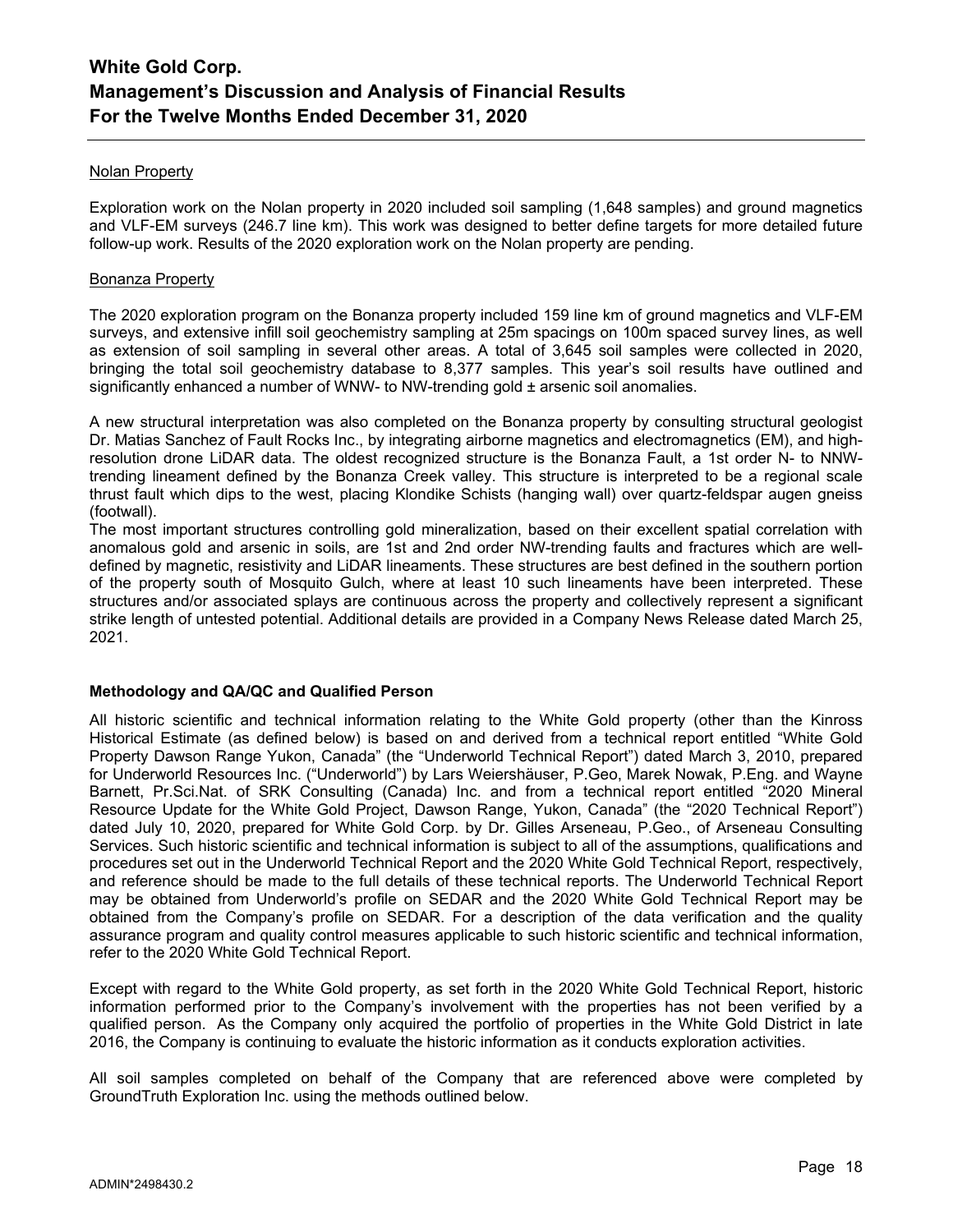The analytical work for the 2020 program was performed by ALS Canada Ltd. (ALS) and Bureau Veritas Commodities Canada Ltd. (BV), both internationally recognized analytical services provider, at their respective Vancouver, British Columbia laboratories. Sample preparation was carried out at their respective Whitehorse, Yukon facilities. All rock RC chip, and diamond core samples were submitted to ALS and were prepared using procedure PREP-31H (crush 90% less than 2mm, riffle split off 500g, pulverize split to better than 85% passing 75 microns) and analyzed by method Au-AA23 (30g fire assay with AAS finish) and ME-ICP41 (0.5g, aqua regia digestion and ICP-AES analysis). Samples containing >10g/t Au are reanalyzed using method Au-GRAV21 (30g Fire Assay with gravimetric finish). All rock, soil, trench, GT probe and RAB samples were submitted to BV with soil samples being prepared using procedure SS80 (dry at 60 C and sieve 100g at -80 mesh) and analyzed by method AQ201 (aqua regia digestion and ICP-MS analysis). Rock, trench, GT probe and RAB samples were prepared using procedure PRP70-250 (crush 70% less than 2mm, riffle split off 250g, pulverize split to better than 85% passing 75 microns) and analyzed by method FA430 (30g fire assay with AAS finish) and AQ-201 (15g, aqua regia digestion and ICP-ES/MS analysis). Samples containing >10 g/t Au were reanalyzed using method FA530 (30g Fire Assay with gravimetric finish). The reported work was completed using industry standard procedures, including a quality assurance/quality control ("QA/QC") program consisting of the insertion of certified standard, blanks and duplicates into the sample stream.

Note that with the exception of the Golden Saddle and Arc deposits on the White Gold property and the VG deposit on the QV property, for which NI 43-101 mineral resources have been estimated, there has been insufficient exploration on the remainder of targets and properties to define a mineral resource, and it is uncertain if further exploration will result in delineation of a mineral resource.

The scientific and technical information contained in this MD&A has been reviewed and approved by Terry Brace, P.Geo., the VP, Exploration of the Company, who is a "qualified person" within the meaning of National Instrument 43-101 – *Standards of Disclosure for Mineral Projects*.

### **Results of Operations**

### *The three months ended December 31, 2020 compared to the three months ended December 31, 2019.*

The Company's net loss for the three months ended December 31, 2020 is \$2,381,978 or \$0.02 per share compared to a net income of \$207,969 or \$0.00 per share in the same period of 2019. The decrease in net income in the current period was predominately due deferred income tax expense recognized in the current period.

### *The twelve months ended December 31, 2020 compared to the twelve months ended December 31, 2019.*

The Company's net loss for the twelve months ended December 31, 2020 is \$6,611,096 or \$0.05 per share compared to a net loss of \$318,562 or \$0.00 per share in the same period of 2019. The consistency in the net loss was predominantly due to continued operational expenses associated with its exploration program regarding the portfolio of projects in the White Gold District. Specific expenses that increased over the same period in the prior year, included stock based compensation to \$1,064,033 from \$807,284 in 2019, primarily related to options granted in connection with June 2020 Flow Through Private Placement. Deferred income tax expense increased to \$759,514 from \$4,355,117 recovery in 2019 due to the lower recognition of flow-through tax recovery and higher deferred tax expense in 2020.

### *Summary of Quarterly Results of the Company*

The following are selected financial data prepared in accordance with IFRS and derived from the Audited Consolidated Annual Financial Statements and Unaudited Condensed Interim Consolidated Financial Statements of the Company for each of the eight most recently completed quarters.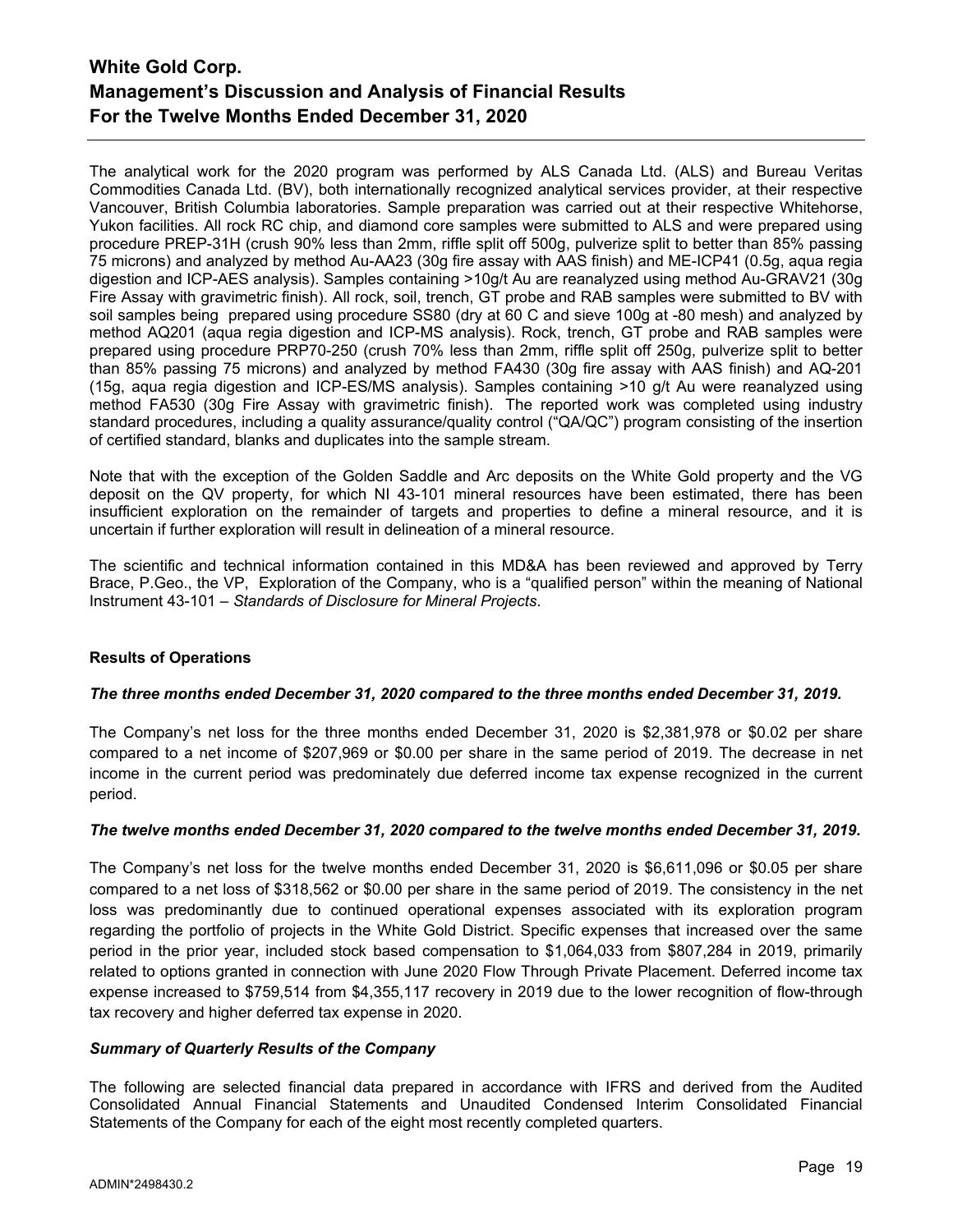| <b>Quarter Ended</b> | <b>Revenue</b> | Operating<br>expenses/<br>(gain) | Income/<br>(Loss) | Income/<br>(Loss) per<br>share | <b>Total assets</b> |
|----------------------|----------------|----------------------------------|-------------------|--------------------------------|---------------------|
| December 31, 2020    | $\blacksquare$ | 1,439,639                        | (2,381,978)       | (0.02)                         | 117,229,870         |
| September 30, 2020   | $\blacksquare$ | 1,611,390                        | (1,419,865)       | (0.01)                         | 118,292,472         |
| June 30, 2020        | $\blacksquare$ | 1,562,041                        | (1,551,914)       | (0.01)                         | 118,428,376         |
| March 31, 2020       |                | 1,273,098                        | (1, 257, 339)     | (0.01)                         | 113,113,622         |
| December 31, 2019    |                | 596,521                          | 207,969           | 0.00                           | 114,102,638         |
| September 30, 2019   | $\blacksquare$ | 1,439,603                        | 1,492,590         | 0.01                           | 111,527,819         |
| June 30, 2019        |                | 1,359,031                        | (640, 010)        | (0.01)                         | 112,101,712         |
| March 31, 2019       |                | 1,484,325                        | (1,379,111)       | (0.01)                         | 112,155,592         |

*As the Company has recorded a loss in each of the periods presented, basic and diluted loss per share are the same since the exercise of warrants or options is anti-dilutive.*

In the twelve months ending December 31, 2020, the Company's largest expenses were related to operational costs associated with its exploration program regarding the portfolio of projects in the White Gold District.

### **Off-Balance Sheet Arrangements**

At December 31, 2020, the Company had no off-balance sheet arrangements, such as guaranteed contracts, contingent interest in assets transferred to an entity, derivative instruments or any obligations that may trigger financing, liquidity, market or credit risk to the Company.

### **Related party transactions**

Compensation of key management consists of the Board of Directors, CEO & President and CFO. Key management compensation which included cash & vesting accrual impacts of stock-based compensation, for the twelve months ended December 31, 2020 was \$566,996 (\$720,382 – December 31, 2019).

During the twelve months ended December 31, 2020, the Company also incurred the following related party transactions:

Ground Truth Exploration Inc., Dawson City, YT ("Ground Truth"), designed and managed all exploration work completed by the Company for total billing in 2020 of \$4,254,453 (\$13,635,519 – December 31, 2019). Ground Truth is controlled by the spouse of a director of the Company. At December 31, 2020, \$295,417 of due to related parties was payable and accrued to Ground Truth (\$763,594 – December 31, 2019).

\$240,000 and \$Nil in Office, Rent and Administration fees (\$240,000 and \$24,000 – December 31, 2019) was paid and accrued to a company of which an officer is an officer and director of the Company, and to a former officer and director of the Company respectively.

\$120,000 (\$270,000 – December 31, 2019) was paid as compensation for consulting services rendered by a shareholder, who is also the beneficial owner receiving the royalty on the properties under the original Ryan Option.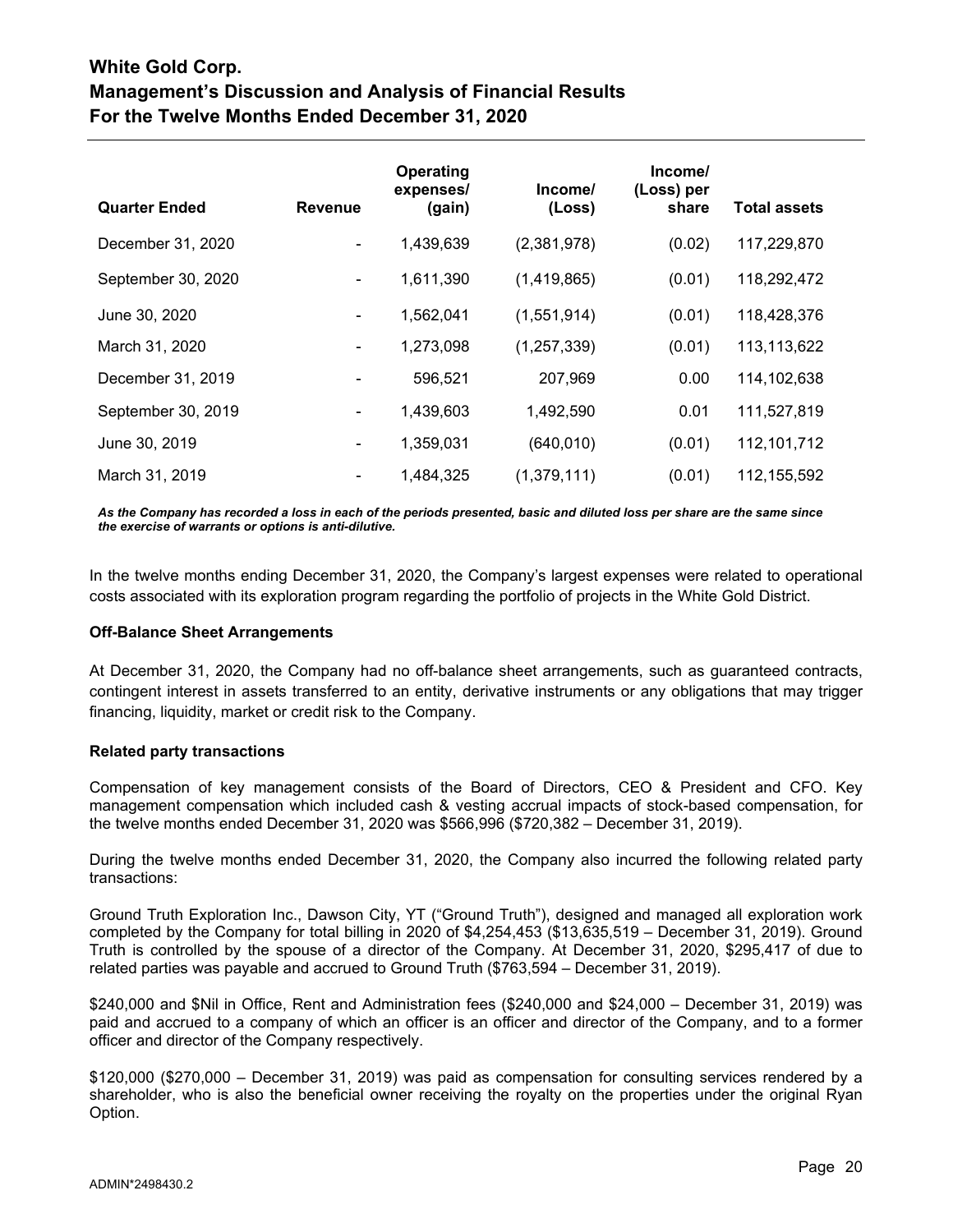A total annual advance royalty payment of \$180,000 (\$130,000 – December 31, 2019) on the Former Kinross and QV Properties was made to an officer and director of the Company.

All related party transactions are in the normal course of operations and have been measured at the agreed to amounts, which is the amount of consideration established and agreed to by the related parties.

| Summary of Due to Related Parties as below:            |     |           |
|--------------------------------------------------------|-----|-----------|
| Current portion of Advance Royalty payable             | \$. | 132,093   |
| Accounts payable & Accrued liabilities to Ground Truth |     | 295,417   |
| <b>Total Current Portion</b>                           |     | \$427.510 |
|                                                        |     |           |
| Total Long-Term Portion of Advance Royalty payable     |     | 259,677   |

### **Proposed Transactions**

The Company does not currently have any agreements to complete any proposed transactions; however, the Company from time to time in the normal course of its business does consider potential acquisitions, joint ventures, other investments and other opportunities. The Company will make disclosure in respect of any such opportunity when required under applicable securities rules.

### **Financial Condition, Liquidity and Capital Resources**

The Company has not yet determined whether the properties it holds, contain mineral resources or mineral reserves that are economically recoverable. The business of exploring for minerals involves a high degree of risk and there can be no assurance that any of the Company's current or future exploration programs will result in profitable mining operations. The Company has no source of revenue and has significant cash requirements to meet its administrative overhead and maintain its mineral interests.

At December 31, 2020, the Company had excess working capital of \$3,459,518 (\$4,487,416 – December 31, 2019), and \$3,549,365 excess adjusted working capital (\$4,487,416 – December 31, 2019) excluding flowthrough share premium liability. The Company does not currently hold any revenue-generating properties and thereby continues to incur losses. The Company has an accumulated deficit of \$25,091,697 as at December 31, 2020 (\$118,480,601 – December 31, 2019)

As at December 31, 2020, the Company has cash and cash equivalents totaling \$4,052,271 (\$4,781,601 – December 31, 2019) and current liabilities of \$757,308 (\$1,105,137 – December 31, 2019). The current liabilities comprised of amounts due to related parties totals \$427,510 (\$763,594 – December 31, 2019) and accounts payable and accrued liabilities totals \$239,951 (\$341,543 – December 31, 2019), and flow-through share premium liability of \$89,847 (\$Nil – December 31, 2019).

The Company has positive working capital and does not currently anticipate any liquidity or solvency concerns. Long-term, the Company's ability to execute its work plan, meet its administrative overhead obligations, discharge its liabilities and fulfill its commitments as they come due is dependent upon its success in obtaining additional financing and, ultimately, on locating economically recoverable resources and attaining profitable operations.

External financing, predominately by the issuance of equity will be sought to finance the operations of the Company and enable it to continue its efforts towards the exploration and development of its mineral properties. Failure to continue as a going concern would require the restatement of assets and liabilities on a liquidation basis, which could differ materially from the going concern basis.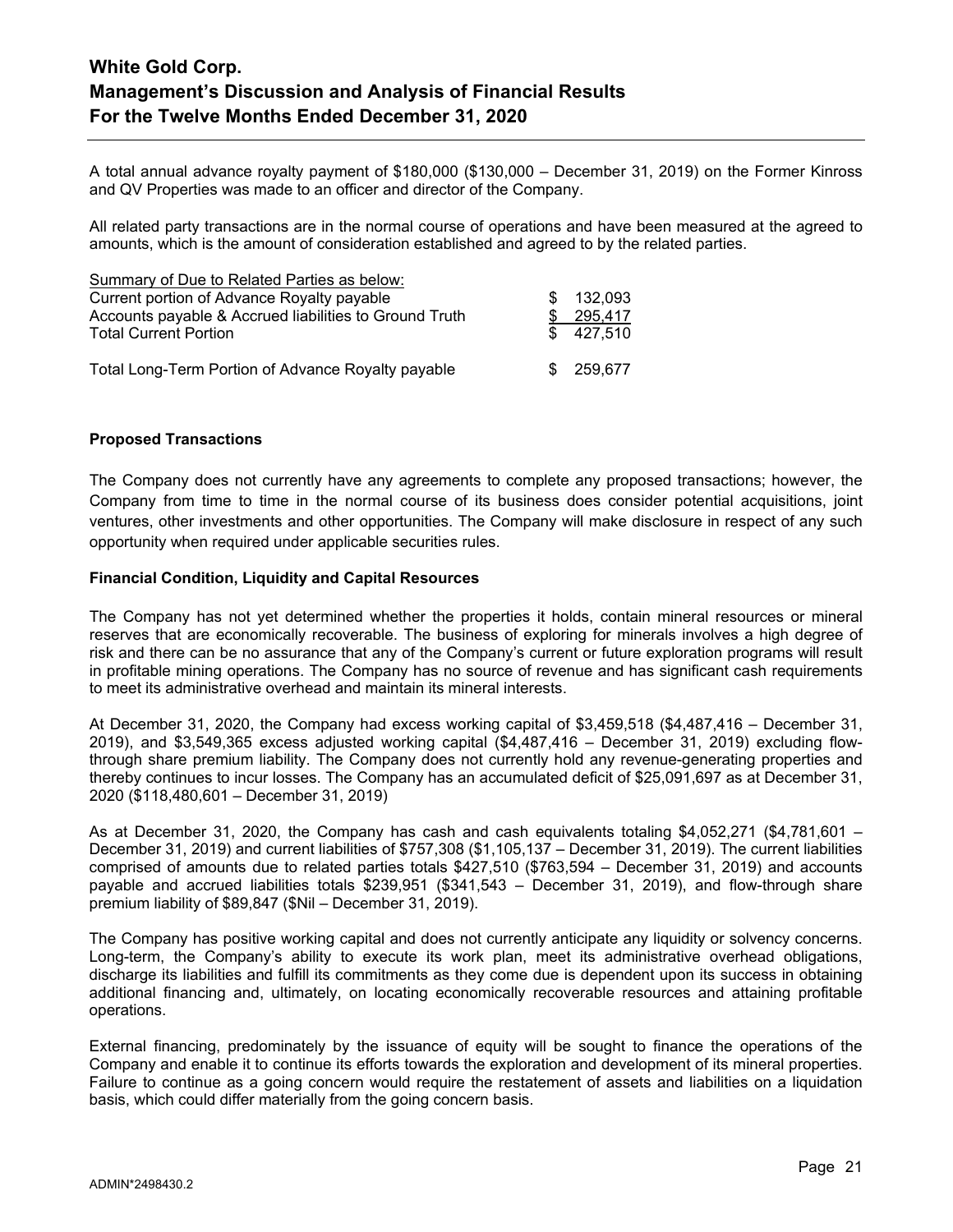### **Management Changes**

On February 24, 2020, the Company hired and appointed Terry Brace, P.Geo. as the VP, Exploration of the Company.

On June 30, 2020, Matthew Bajurny, CPA, resigned as CFO and Corporate Secretary of the Company. On July 1, 2020, the Company appointed Catherine Lathwell, CPA, CGA as the new CFO and Corporate Secretary of the Company following Mr. Bajurny's resignation.

There were no other management changes during the twelve months ended December 31, 2020.

### **Management Compensation**

Compensation of key management consists of the Board of Directors, CEO & President and CFO. Key management compensation which included cash & stock-based compensation, for the twelve months ended December 31, 2020 was \$566,996 (\$720,382 – December 31, 2010).

The fair value of such Stock Options was estimated on the date of measurement using the Black-Scholes model. For more information see the Audited Consolidated Annual Financial Statements for the twelve months ended December 31, 2020.

### **Capital Management**

The Company manages its capital structure and adjusts it, based on the funds available to the Company, in order to support the acquisition, exploration and development of mineral properties. The Board of Directors does not establish quantitative return on capital criteria for management, but rather relies on the expertise of the Company's management to sustain future development of the business.

The properties in which the Company currently has an interest are in the exploration stage and as such the Company is dependent on external financing to fund its activities. In order to carry out the planned exploration and pay for administrative costs, the Company will spend its existing working capital and raise additional amounts as needed. The Company will continue to assess new properties and seek to acquire an interest in additional properties if it feels there is sufficient geologic or economic potential and if it has adequate financial resources to do so.

In connection with the June 2020 Flow-through Private Placement, a flow-through share premium liability of \$333,333 was initially recognized. As of December 31, 2020, the remaining un-spent exploration expenditures was \$1,617,257 while the remaining related premium liability was \$89,847.

Management reviews its capital management approach on an ongoing basis and believes that this approach, given the relative size of the Company, is reasonable.

There were no changes in the Company's approach to capital management during the twelve months ended December 31, 2020.

#### **Financial Instruments**

The Board has overall responsibility for the establishment and oversight of the Company's risk management framework. The Company's financial instruments consist of cash and cash equivalents, marketable securities, property bonds held in the form of GICs, due to related parties, note payable and accounts payable and accrued liabilities and contingent liability and advance royalty.

The Company's financial assets consist of cash and cash equivalents and property bonds in the form of GICs. The Company's financial liabilities consist due to related parties, contingent liability and advance royalty,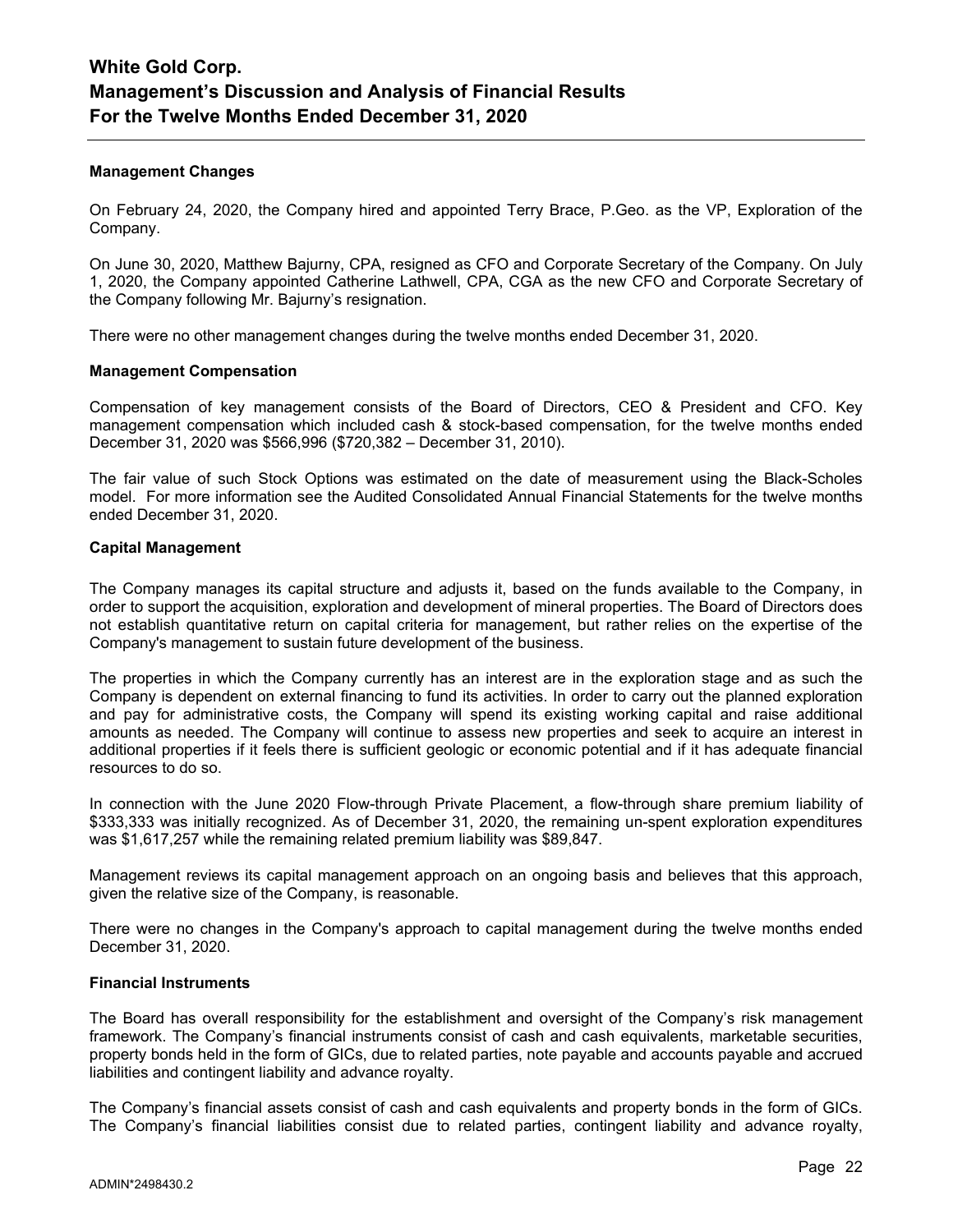accounts payable and accrued liabilities. Amounts (HST) receivable are not a financial instrument as they are a statutory and not a contractual right.

Amounts receivable, due to related parties, accounts payable and accrued liabilities are classified as measured at amortized cost.

Cash and cash equivalents, property bonds in the form of GICs, contingent liability and advance royalty are classified as fair value through profit or loss. These instruments are carried at fair value, with the changes in the fair value recognized in the consolidated statement of operations in the period they arise.

The fair values of the Company's cash and cash equivalents, amounts receivable, property bonds held in form of GICs, due to related parties, accounts payables and accrued liabilities approximate their carrying values due to the short-term maturity of these instruments.

### **Fair Value Measurement**

The Company classified the fair value of the financial instruments according to the following fair value hierarchy based on the amount of observable inputs used to value the instruments:

- Level 1 quoted prices in active markets for identical assets or liabilities.
- Level 2 inputs other than quoted prices included in Level 1 that are observable for the asset or liability either directly (i.e.: as prices) or indirectly (i.e.: derived from prices).
- Level 3 inputs for the asset or liability are not based on observable market data.

At December 31, 2020, the levels in the fair value hierarchy into which the Company's financial instruments are measured and recognized in the balance sheet at fair value and are categorized as follows:

|                         | Level 1     |
|-------------------------|-------------|
| Cash & cash equivalents | \$4,052,271 |

### **Financial Instrument Risk Exposure**

The Company is exposed in varying degrees to a variety of financial instrument related risks. The Board approves and monitors the risk management processes.

The Company's financial instruments are exposed to certain financial risks, including credit risk, liquidity risk, interest risk and commodity price risk.

#### Credit risk

Credit risk is the risk of an unexpected loss if the other party to a financial instrument fails to meet contractual obligations. The Company manages this risk as cash and cash equivalents are held in a major Canadian financial institution. The Company does not have any asset-backed commercial paper in its cash and cash equivalents.

#### Liquidity risk

Liquidity risk is the risk that the Company will not be able to meet its financial obligations as they fall due. The Company manages liquidity risk through the management of its capital structure. Accounts payable and accrued liabilities are due within the current operating period.

### Interest rate risk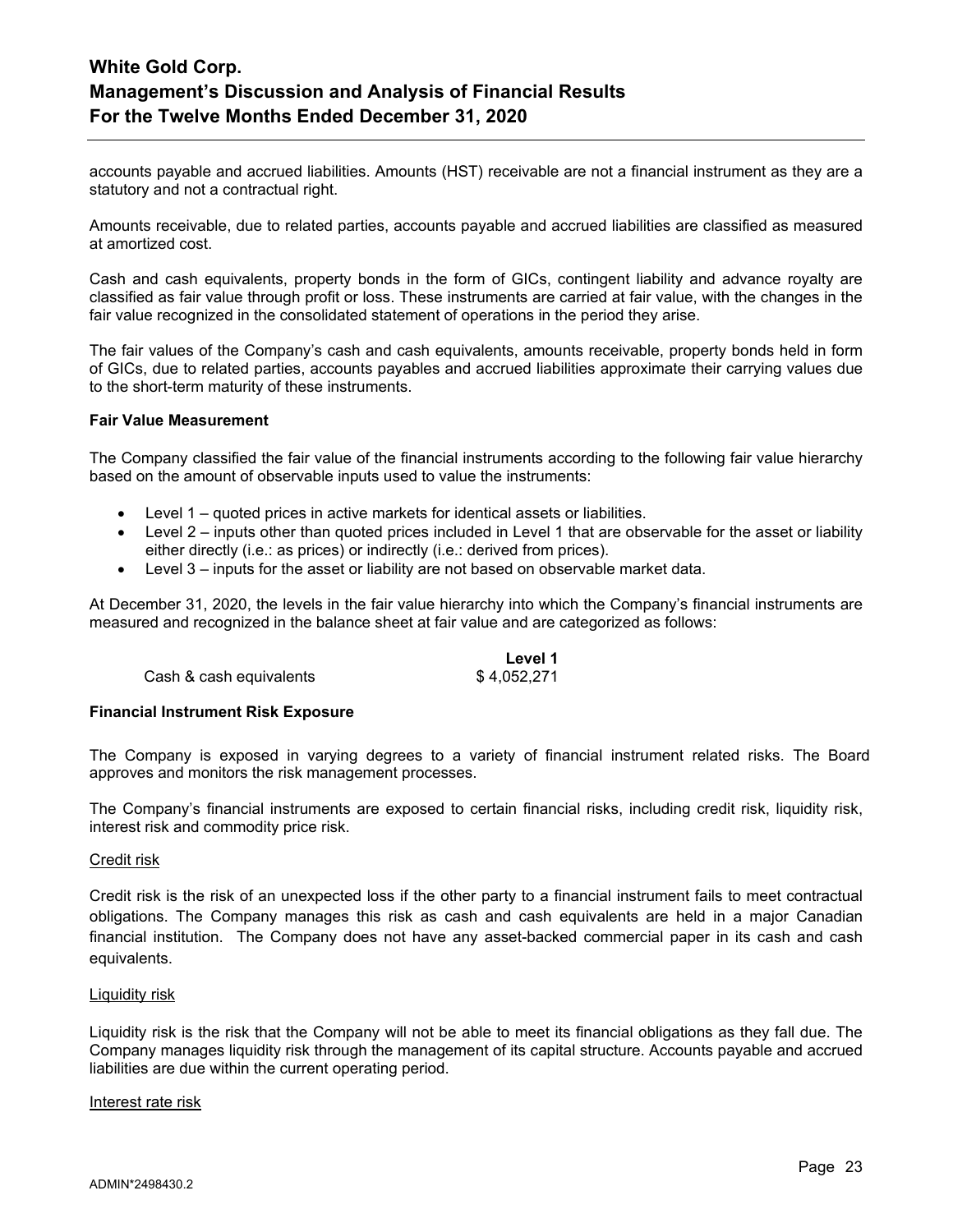Interest rate risk is the risk that the fair value or future cash flows of a financial instrument will fluctuate because of changes in market interest rates. The risk that the Company will realize a loss as a result of a decline in the fair value of the cash and cash equivalents is limited because they are generally held to maturity.

### Commodity price risk

The ability of the Company to develop its mineral properties and the future profitability of the Company are directly related to the market price of its related commodity. The Company has not hedged any of its future related commodity sales. The Company closely monitors the price of its related commodity and its related cost of production to determine the appropriate course of action to be taken by the Company.

### **Outlook**

In addition to the projects identified above, the Company is also identifying and analyzing other potential projects and is identifying and evaluating additional opportunities. There are no assurances that the minerals concessions will be granted.

### **Caution Regarding Mineral Properties**

The Company is in the process of exploring its resource properties and has not yet determined whether the properties contain mineral resources or mineral reserves that are economically recoverable. The recoverability of the amounts shown for resource properties and any related deferred costs is dependent on the existence of economically recoverable mineral reserves, the ability of the Company to obtain the necessary financing to complete the development and future profitable production from the properties or proceeds from the disposition thereof.

### **Exploration and Evaluation Assets**

Expenditures on the exploration and evaluation of the mineral properties included:

|                         | <b>Twelve months ended</b><br>December 31, 2020 | Twelve months ended<br>December 31, 2019 |
|-------------------------|-------------------------------------------------|------------------------------------------|
| Coffee Trend East       | \$<br>338,493                                   | \$<br>44,964                             |
| Coffee Trend West       | 3.327                                           | 129,773                                  |
| <b>Beaver Creek</b>     | 1.460                                           | 23,567                                   |
| Klondike                | 315,417                                         | 34,631                                   |
| Money                   | 7,063                                           | 94,003                                   |
| White-Stewart (JP Ross) | 2,646,871                                       | 9,309,680                                |
| White Gold              | 1,037,447                                       | 3,806,327                                |
| QV                      | 3,935                                           | 314,340                                  |
| Total                   | \$4,354,013                                     | 13,757,285<br>S.                         |

### **Accounting Estimates**

The preparation of consolidated financial statements in conformity with IFRS requires management to make estimates and assumptions that affect amounts reported in the Audited Consolidated Annual Financial Statements for the twelve months ended December 31, 2020 and Company notes. The Company accounting policies are described in the Audited Consolidated Annual Financial Statements for the twelve months ended December 31, 2020.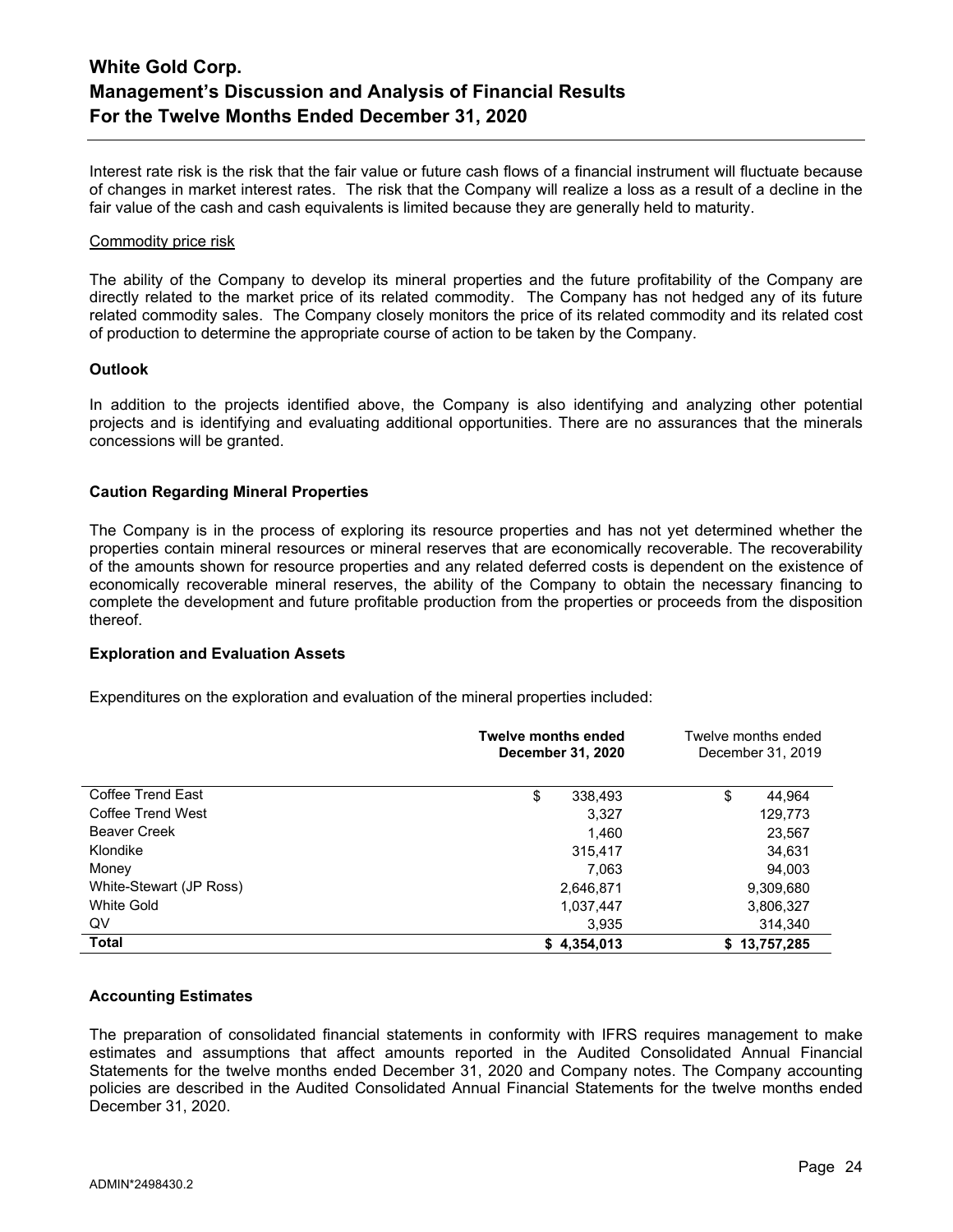## **Internal Controls over Financial Reporting ("ICFR")**

No changes have occurred in the current period in the Company's ICFR that have materially affected, or are reasonably likely to materially affect, the Company's ICFR.

### **Disclosure Controls and Procedures**

The Chief Executive Officer and Chief Financial Officer of the Company are responsible for establishing and maintaining appropriate information systems, procedures and controls to ensure that information used internally and disclosed externally is complete, reliable and timely. They are also responsible for establishing adequate internal controls over financial reporting to provide sufficient knowledge to support the representations made in this MD&A and the Company's Audited Consolidated Annual Financial Statements for the period ended December 31, 2020 (together the "Annual Filings").

The Chief Executive Officer and Chief Financial Officer of the Company have filed the Venture Issuer Basic Certificate with the Annual Filings on SEDAR at www.sedar.com.

In contrast to the certificate required for non-venture issuers under National Instrument 52-109 – Certification of Disclosure in Issuers' Annual and Interim Filings ("NI 52-109"), the venture issuer basic certificate does not include representations relating to the establishment and maintenance of disclosure controls and procedures ("DC&P") and ICFR, as defined in NI 52-109. Investors should be aware that inherent limitations on the ability of certifying officers of a venture issuer to design and implement on a cost-effective basis DC&P and ICFR as defined in NI 52-109 may result in additional risks to the quality, reliability, transparency, and timeliness of interim and annual filings and other reports provided under securities legislation.

#### **Risk and Uncertainties**

The operations of the Company are speculative due to the high-risk nature of its business, which is the acquisition, financing, exploration, development and, if applicable, operation of mineral resource properties. In addition to the usual risks associated with an investment in a business at an early stage of development, management and the directors of the Company believe that, in particular, the following risk factors should be considered by prospective investors. These risk factors could materially affect the Company's future operating results and could cause actual events to differ materially from those described in forward–looking information relating to the Company. It should be noted that this list is not exhaustive and that other risk factors may apply. An investment in the Company may not be suitable for all investors.

#### Availability of Financing

There is no assurance that additional funding will be available to the Company for additional exploration or for the substantial capital that is typically required in order to bring a mineral project to the production decision or to place a property into commercial production. There can be no assurance that the Company will be able to obtain adequate financing in the future or that the terms of such financing will be favourable. Failure to obtain such additional financing could result in the delay or indefinite postponement of further exploration and development of its properties.

### Nature of Mining, Mineral Exploration and Development Projects

Mining operations generally involve a high degree of risk. The Company's operations are subject to the hazards and risks normally encountered in the mineral exploration, development and production, including environmental hazards, explosions, unusual or unexpected geological formations or pressures and periodic interruptions in both production and transportation due to inclement or hazardous weather conditions. Such risks could result in damage to, or destruction of, mineral properties or producing facilities, personal injury, environmental damage, delays in mining, monetary losses and possible legal liability.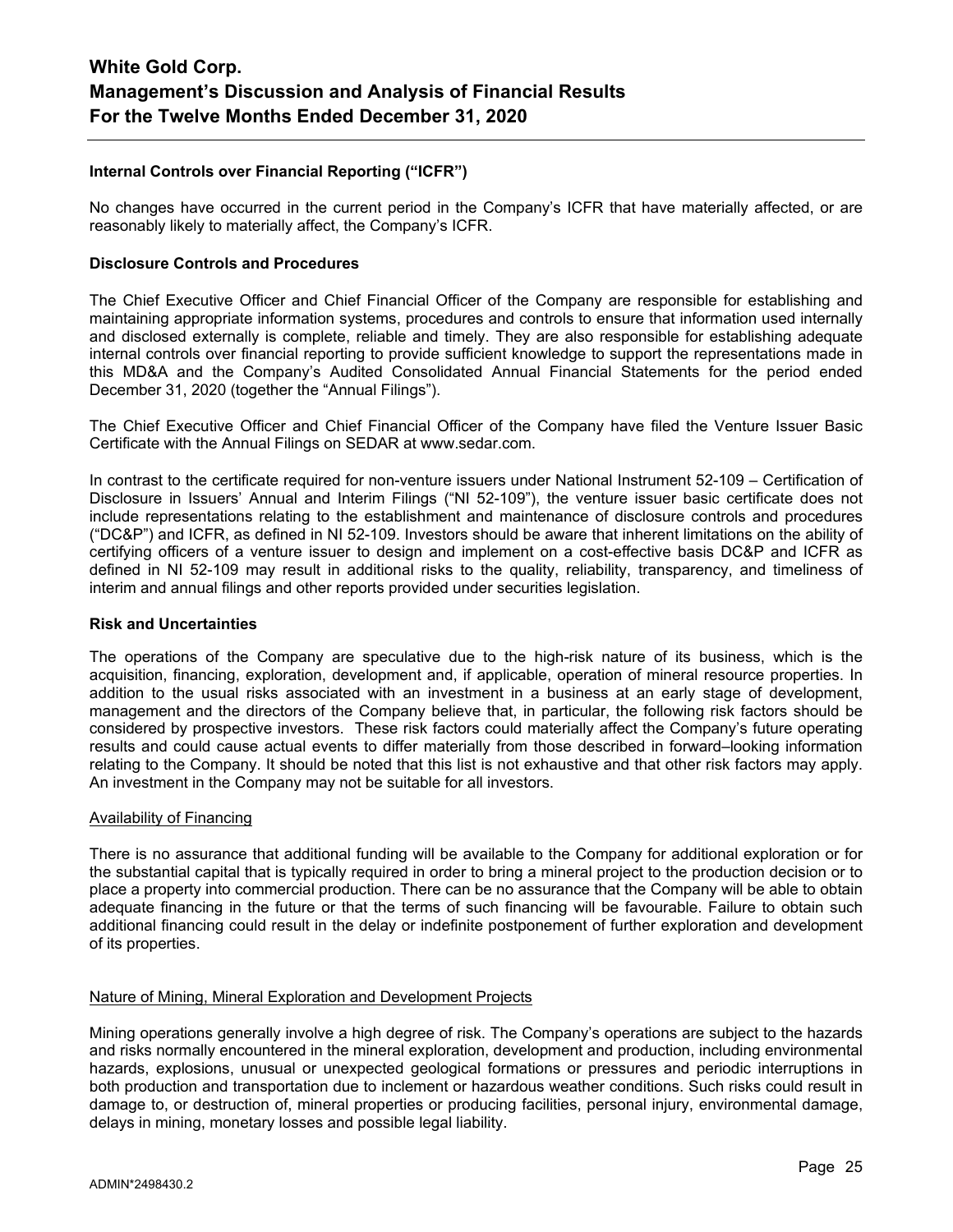Exploration and development projects have no operating history upon which to base estimates of future cash operating costs. For development projects, reserve and resource estimates and estimates of cash operating costs are, to a large extent, based upon the interpretation of geologic data obtained from drill holes and other sampling techniques, and feasibility studies, which derive estimates of cash operating costs based upon anticipated tonnage and grades of ore to be mined and processed, ground conditions, the configuration of the ore body, expected recovery rates of minerals from the ore, estimated operating costs, anticipated climatic conditions and other factors. As a result, actual production, cash operating costs and economic returns could differ significantly from those estimated. Indeed, current market conditions are forcing many mining operations to increase capital and operating cost estimates. It is not unusual for new mining operations to experience problems during the start-up phase, and delays in the commencement of production often can occur.

Mineral exploration is highly speculative in nature. There is no assurance that exploration efforts will be successful. Even when mineralization is discovered, it may take several years until production is possible, during which time the economic feasibility of production may change. Substantial expenditures are required to establish proven and probable mineral reserves through drilling. Because of these uncertainties, no assurance can be given that exploration programs will result in the establishment or expansion of mineral resources or mineral reserves. There is no certainty that the expenditures made by the Company towards the search and evaluation of mineral deposits will result in discoveries or development of commercial quantities of ore.

### No Revenues

To date the Company has recorded no revenues from operations and the Company has not commenced commercial production on any property. There can be no assurance that significant losses will not occur in the near future or that the Company will be profitable in the future. The Company's operating expenses and capital expenditures may increase in subsequent years as consultants, personnel and equipment associated with advancing exploration, development and commercial production of the Company's properties. The Company expects to continue to incur losses unless and until such time as it enters into commercial production and generates sufficient revenues to fund its continuing operations, if any. The development of the Company's properties will require the commitment of substantial resources to conduct time-consuming development. There can be no assurance that the Company will generate any revenues or achieve profitability.

### Liquidity Concerns and Future Financings

The Company will require significant capital and operating expenditures in connection with the exploration and development of its properties. There can be no assurance that the Company will be successful in obtaining required financing as and when needed. Volatile markets may make it difficult or impossible for the Company to obtain debt financing or equity financing on favourable terms, if at all. Failure to obtain additional financing on a timely basis may cause the Company to postpone or slow down its development plans, forfeit rights in some or all of its properties or reduce or terminate some or all of its activities.

### Foreign Exchange

Mineral commodities are sold in United States dollars and consequently, the Company is subject to foreign exchange risks relating to the relative value of the Canadian dollar as compared to the US dollar. To the extent of the Company generates revenue upon reaching the production stage on its properties, it will be subject to foreign exchange risks as revenues will be received in US dollars while operating and capital costs will be incurred primarily in Canadian dollars. A decline in the US dollar would result in a decrease in the real value of the Company's revenues and adversely affect its financial performance.

### Mineral Resource or Mineral Reserve

The Company is in the process of exploring its resource properties and has not yet determined whether the properties contain mineral resources or mineral reserves that are economically recoverable. The recoverability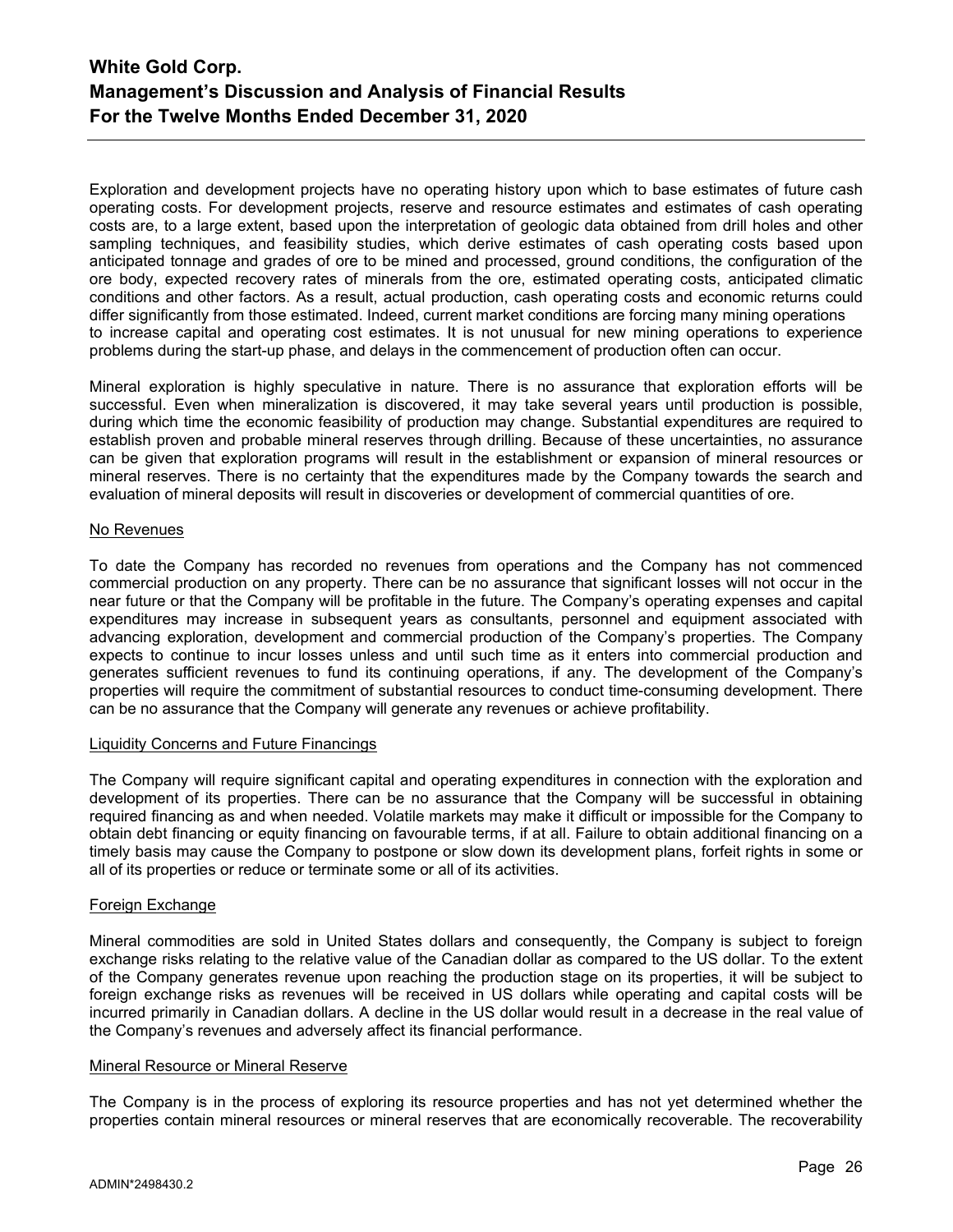of the amounts shown for resource properties and any related deferred costs is dependent on, amongst other things, the availability of permits and licenses, adequate infrastructure, the existence of economically recoverable mineral reserves, the ability of the Company to obtain the necessary financing to complete the development and future profitable production from the properties or proceeds from the disposition thereof.

Even once the Company has estimated any additional mineral resources or any mineral reserves, there are numerous uncertainties inherent in estimating mineral resources and mineral reserves, including many factors beyond the control of the Company. Such estimates are a subjective process, and the accuracy of any mineral resource or mineral reserve estimate is a function of the quantity and quality of available data and of the assumptions made and judgments used in engineering and geological interpretation. These amounts are estimates only and the actual level of mineral recovery from such deposits may be different.

Differences between management's assumptions, including economic assumptions such as metal prices and market conditions, and actual events could have a material adverse effect on the Company's mineral reserve or resource estimates, as applicable, from time to time.

Unless otherwise indicated, mineralization figures presented in this MD&A and in any NI 43-101 technical reports filed by the Company are based upon estimates made by geologists and the Company's personnel. Although the mineral resource figures set out in this MD&A and in such technical reports have been carefully prepared and reviewed or verified by qualified persons, these amounts are estimates only and no assurance can be given that an identified mineral resource will ever become a mineral reserve or in any way qualify as a commercially mineable (or viable) ore body which can be legally and economically exploited. These estimates are imprecise and depend upon geological interpretation and statistical inferences drawn from drilling and sampling analysis, all of which may prove to be unreliable. Furthermore, there are risks related to the reliability of analytical results and unforeseen possible variations in grade or other considerations.

### Licences and Permits, Laws and Regulations

The Company's exploration activities require permits and approvals from various government authorities, and are subject to extensive federal, provincial, state and local laws and regulations governing prospecting, development, production, exports, taxes, labour standards, occupational health and safety, mine safety and other matters. Such laws and regulations are subject to change, can become more stringent and compliance can therefore become costlier. In addition, the Company may be required to compensate those suffering loss or damage by reason of its activities. There can be no guarantee that the Company will be able to maintain or obtain all necessary licences, permits and approvals that may be required to explore and develop its properties, commence construction or operation of mining facilities.

### Mineral Commodity Prices

The profitability of the Company's operations will be dependent upon the market price of mineral commodities. Mineral prices fluctuate widely and are affected by numerous factors beyond the control of the Company. The level of interest rates, the rate of inflation, the world supply of mineral commodities and the stability of exchange rates can all cause significant fluctuations in prices. Such external economic factors are in turn influenced by changes in international investment patterns, monetary systems and political developments. The price of mineral commodities has fluctuated widely in recent years, and future price declines could cause commercial production to be impracticable, thereby having a material adverse effect on the Company's business, financial condition and result of operations.

### **Environmental**

The Company's activities are subject to extensive federal, provincial state and local laws and regulations governing environmental protection and employee health and safety. Environmental legislation is evolving in a manner that is creating stricter standards, while enforcement, fines and penalties for non-compliance are also increasingly stringent. The cost of compliance with changes in governmental regulations has the potential to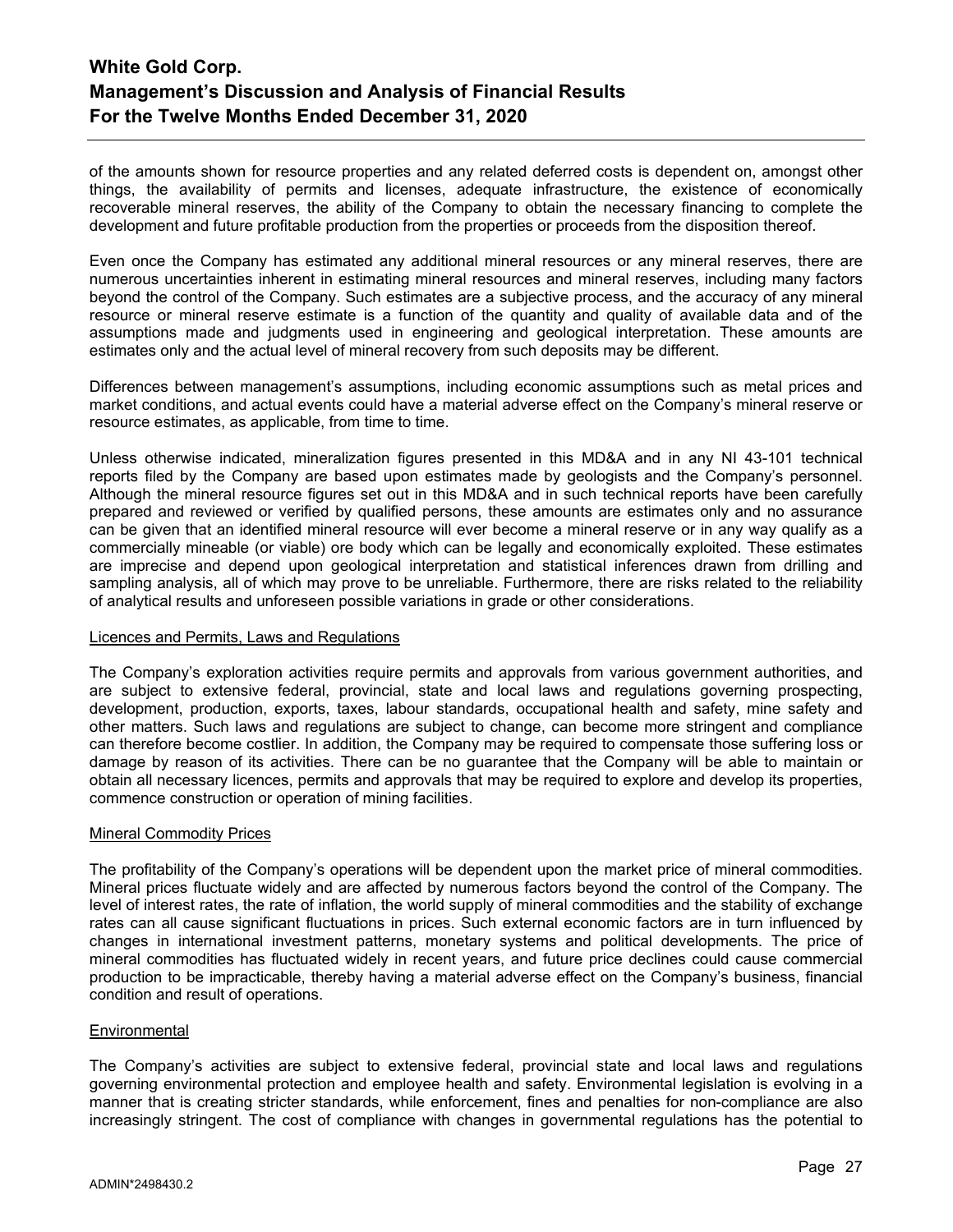reduce the profitability of operations. Further, any failure by the Company to comply fully with all applicable laws and regulations could have significant adverse effects on the Company, including the suspension or cessation of operations.

### Title to Properties

The acquisition of title to resource properties is a very detailed and time-consuming process. The Company may hold its interest in certain of its properties through mining claims. Title to, and the area of, the mining claims may be disputed. There is no guarantee that such title will not be challenged or impaired. There may be challenges to the title of the properties in which the Company may have an interest, which, if successful, could result in the loss or reduction of the Company's interest in the properties.

### Uninsured Risks

In the course of exploration and development of mineral properties, certain risks, and in particular, unexpected or unusual geological operating conditions including explosions, rock bursts, cave- ins, fire and earthquakes may occur. It is not always possible to fully insure against such risks as a result of high premiums or other reasons. Should such liabilities arise, they could reduce or eliminate any future profitability and result in increasing costs and a decline in the value of the Common Shares.

### Management

The Company is dependent on a relatively small number of key personnel, the loss of any of whom could have an adverse effect on the Company.

#### **Competition**

The Company competes with many other mineral exploration and development companies that have substantially greater resources than the Company. Such competition may result in the Company being unable to acquire desired properties, recruit or retain qualified employees or acquire the capital necessary to fund its operations and develop its properties. The Company's inability to compete with other mining companies for these resources would have a material adverse effect on the Company's results of operation and business.

#### Dependence on Outside Parties

The Company has relied upon consultants, engineers and others and intends to rely on these parties for development, construction and operating expertise. Substantial expenditures are required to establish mineral resources and mineral reserves through drilling, to carry out environmental and social impact assessments, to develop metallurgical processes to extract metal and, in the case of new properties, to develop the exploration and plant infrastructure at any particular site. If such parties' work is deficient or negligent or is not completed in a timely manner, it could have a material adverse effect on the Company.

#### Qualified Personnel

Recruiting and retaining qualified personnel in the future is critical to the Company's success. As the Company develops its projects, the need for skilled labour will increase. The number of persons skilled in the exploration and development of mineral properties is limited and competition for this workforce is intense. The development of the Company's properties may be significantly delayed or otherwise adversely affected if the Company cannot recruit and retain qualified personnel as and when required.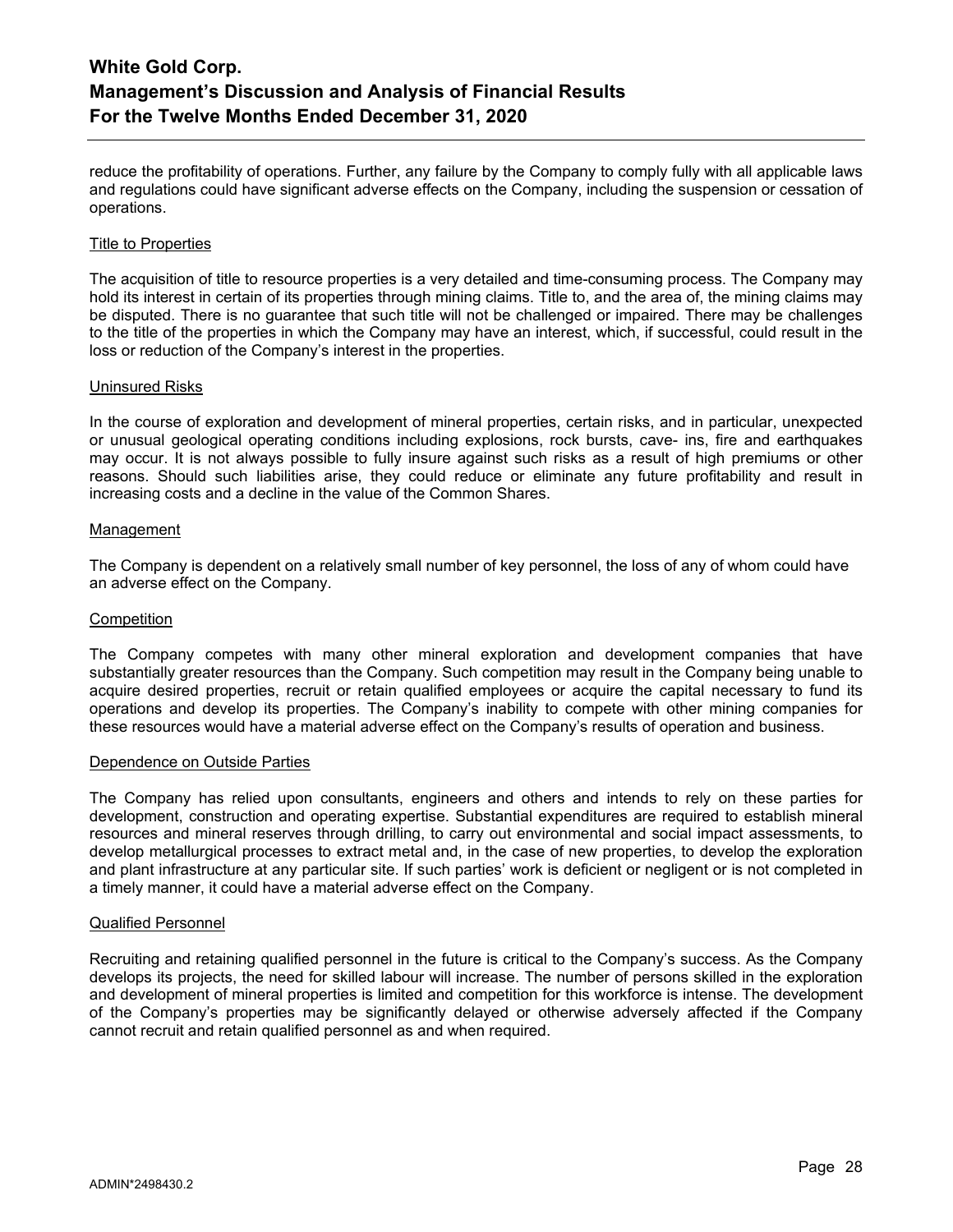### Availability of Reasonably Priced Raw Materials

The Company will require a variety of raw materials in its business. To the extent these materials are unavailable or available only at significantly increased prices, the Company's financial performance could be adversely impacted.

#### Share Price Fluctuations

The market price of securities of many companies experience wide fluctuations in price that are not necessarily related to the operating performance, underlying asset values or prospects of such companies. There can be no assurance that fluctuations in the price of the Common Shares will not occur.

### Conflicts of Interest

Certain of the Company's directors and officers serve or may agree to serve as directors or officers of other companies and, to the extent that such other companies may participate in ventures in which the Company may participate, the directors of the Company may have a conflict of interest in negotiating and concluding terms respecting such participation.

### COVID-19 Related Risks

The worldwide emergency measures taken to combat the COVID-19 pandemic may continue, could be expanded, and could also be reintroduced in the future following relaxation. As governments implement monetary and fiscal policy changes aimed to help stabilize economies and capital markets, we cannot predict legal and regulatory responses to concerns about the COVID-19 pandemic and related public health issues and how these responses may impact our business. The COVID-19 pandemic, actions taken globally in response to it, and the ensuing economic downturn has caused significant disruption to business activities and economies. To date, the Company's 2020 exploration program on its mineral properties has been executed as planned and the Company's exploration activities continue to operate. Mining operations have been deemed an essential service in the Yukon. However, the depth, breadth and duration of any potential disruptions remain highly uncertain at this time. Furthermore, governments are developing frameworks for the staged resumption of business activities. As a result, it is difficult to predict how significant the impact of the COVID-19 pandemic, including any responses to it, will be on the global economy and our business. The Company has and continues to engage in discussions with Yukon government to adjust to the dynamic conditions. At this time, it is not possible to reliably estimate the financial impact of the length or severity of COVID-19. We have outlined these risks in more detail below.

### *Strategic & Operational Risks*

The ongoing COVID-19 pandemic could adversely impact our financial condition in future periods as a result of reduced business opportunities via acquisitions and dispositions of exploration and development properties. The uncertainty around the expected duration of the pandemic and the measures put in place by governments to respond to it could further depress business activity and financial markets. Our strategic initiatives to advance our business may be delayed or cancelled as a result. To date, our operations have remained stable under the pandemic but there can be no assurance that our ability to continue to operate our business will not be adversely impacted, in particular to the extent that aspects of our operations which rely on services provided by third parties fail to operate as expected. The successful execution of business continuity strategies by third parties is outside our control. If one or more of the third parties to whom we outsource critical business activities fails to perform as a result of the impacts from the spread of COVID-19, it could have a material adverse effect on our business and operations.

#### *Liquidity risk and capital management*